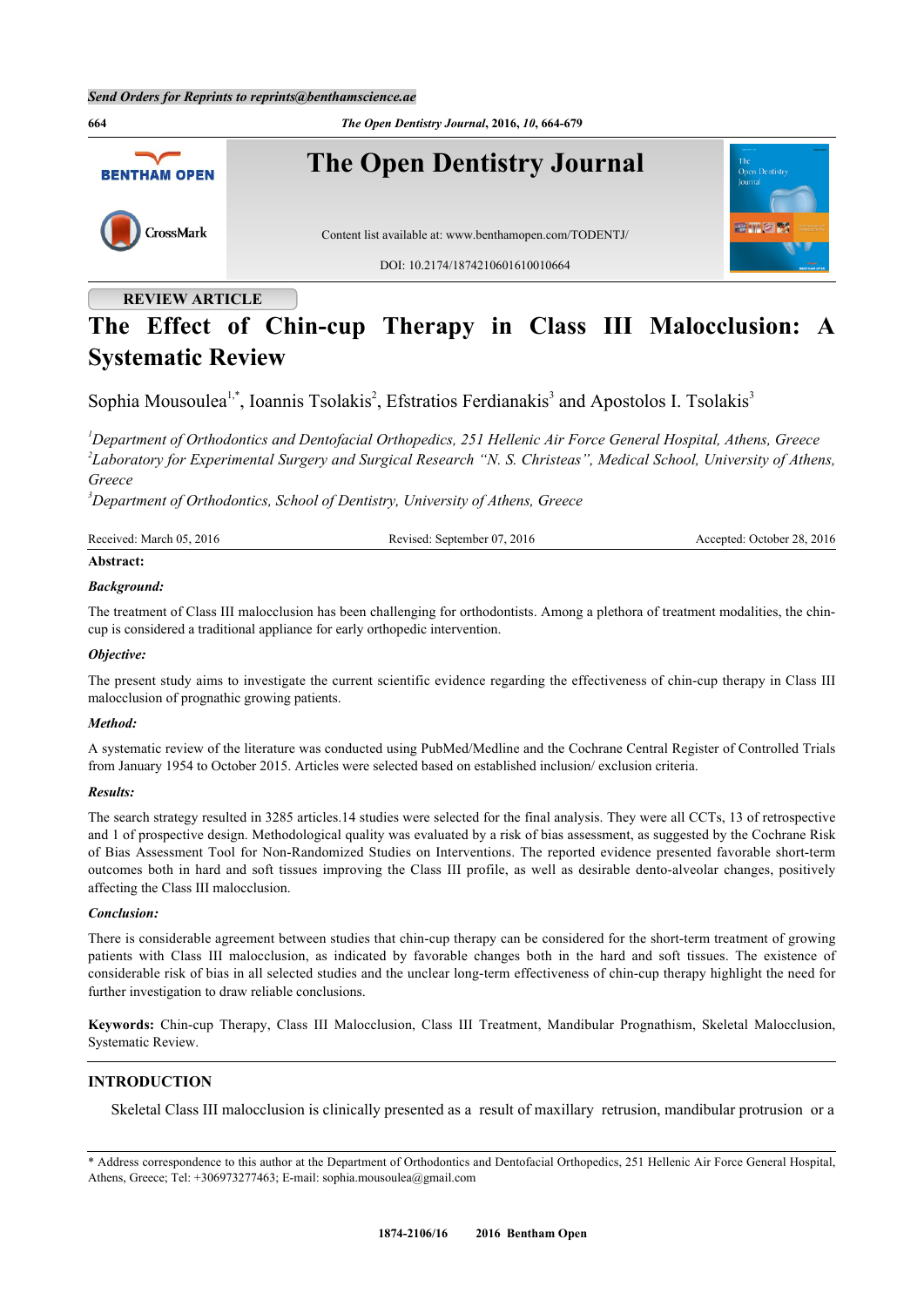combination of the two [[1](#page-14-0) - [3\]](#page-14-1). It is often associated with complex dento-alveolar problems, which include an anterior edge-to-edge relation or anterior and/or posterior crossbite [[4](#page-14-2)]. Patients with Class III malocclusion exhibit potential esthetic problems presenting a concave profile, and a vertical function pattern [\[3](#page-14-1), [4](#page-14-2)], which limits their function to vertical movements.

The prevalence of Class III malocclusion presents a wide variety among and within populations [[5](#page-14-3), [6](#page-14-4)], as declared by a high 23% rate in Asian populations contrasted to a smaller 5% rate in Caucasians [[1](#page-14-0), [7\]](#page-14-5). Treatment of Class III malocclusion has been a challenge for orthodontists [\[1](#page-14-0)]. Among various treatment modalities, the chin-cup is considered a traditional appliance for the early orthopedic management of prognathic growing patients [[2,](#page-14-6) [8](#page-14-7) - [11\]](#page-14-8). Its clinical effectiveness has been investigated over the years with many studies confirming a general improvement of Class III malocclusion through backward and downward mandibular rotation, retardation of mandibular growth, remodeling of the mandible and the temporomandibular joint (TMJ), retroclination of mandibular incisors and closing of the gonial angle [\[1](#page-14-0), [2](#page-14-6), [7](#page-14-5), [10](#page-14-9), [11](#page-14-8)].

Despite the plethora of the available evidence, clinical results achieved with the chin-cup constitute a controversial issue among researchers. Owing to the absence of a standard protocol concerning the chin-cup's appropriate use and the contradicting results of the reported outcomes and outcomes measures, a clear interpretation of data is not possible [\[1](#page-14-0), [2](#page-14-6), [7,](#page-14-5)[12](#page-14-10)]. Although a great number of studies focus on the skeletal and dento-alveolar changes [[2,](#page-14-6) [7,](#page-14-5) [10](#page-14-9) - [12\]](#page-14-10), the effects of chin-cup therapy on facial soft tissues remain uninvestigated. Furthermore, the vast majority of studies report outcomes of the chin-cup use obtained over a short-term period [[2,](#page-14-6) [7](#page-14-5), [10](#page-14-9), [12](#page-14-10)], while there is a lack of studies examining the longterm effectiveness of chin-cup therapy.

For the aforementioned reasons the purpose of the present systematic review is the investigation of the short- and long-term effects on both the hard and soft tissues induced by chin-cup therapy in the Class III malocclusion of growing patients, based on the existing scientific evidence.

# **MATERIALS AND METHODOLOGY**

#### **Type of Participants**

Prognathic growing patients (pre-pubertal, pubertal) with Class III malocclusion receiving chin-cup therapy for the improvement of their skeletal, dento-alveolar and facial characteristics.

#### **Type of Interventions**

Chin-cups. (Potential confounders and co-interventions were specified and taken into account).

#### **Comparisons**

No treatment.

#### **Outcomes**

*-Primary:* Skeletal, dento-alveolar and soft-tissue effects of chin-cup therapy.

*-Secondary:* Short and long-term effectiveness of chin-cup therapy, if provided, in order to assess the stability of the results.

All reported time-points after the completion of the treatment, judged by the authors of the trials were included. The short-term effectiveness is related to the outcomes obtained upon the end of the active treatment with chin-cup therapy, while the long-term effectiveness is related to the ones obtained at a post-treatment observation after the end of the active treatment.

## **Search Strategy**

A literature search was carried out by applying the Medline database (PubMed [www.ncbi.nih.gov](http://www.ncbi.nih.gov)) and the Cochrane Central Register of Controlled Trials covering the period from January 1954 to October 2015 and using the following Medical Subject Heading (MeSH) terms; "Malocclusion, Angle Class III", "chin-cup therapy", "chincap therapy", (Table **[1](#page-2-0)**). A schematic representation of the search strategy is shown in Fig. (**[1](#page-2-1)**).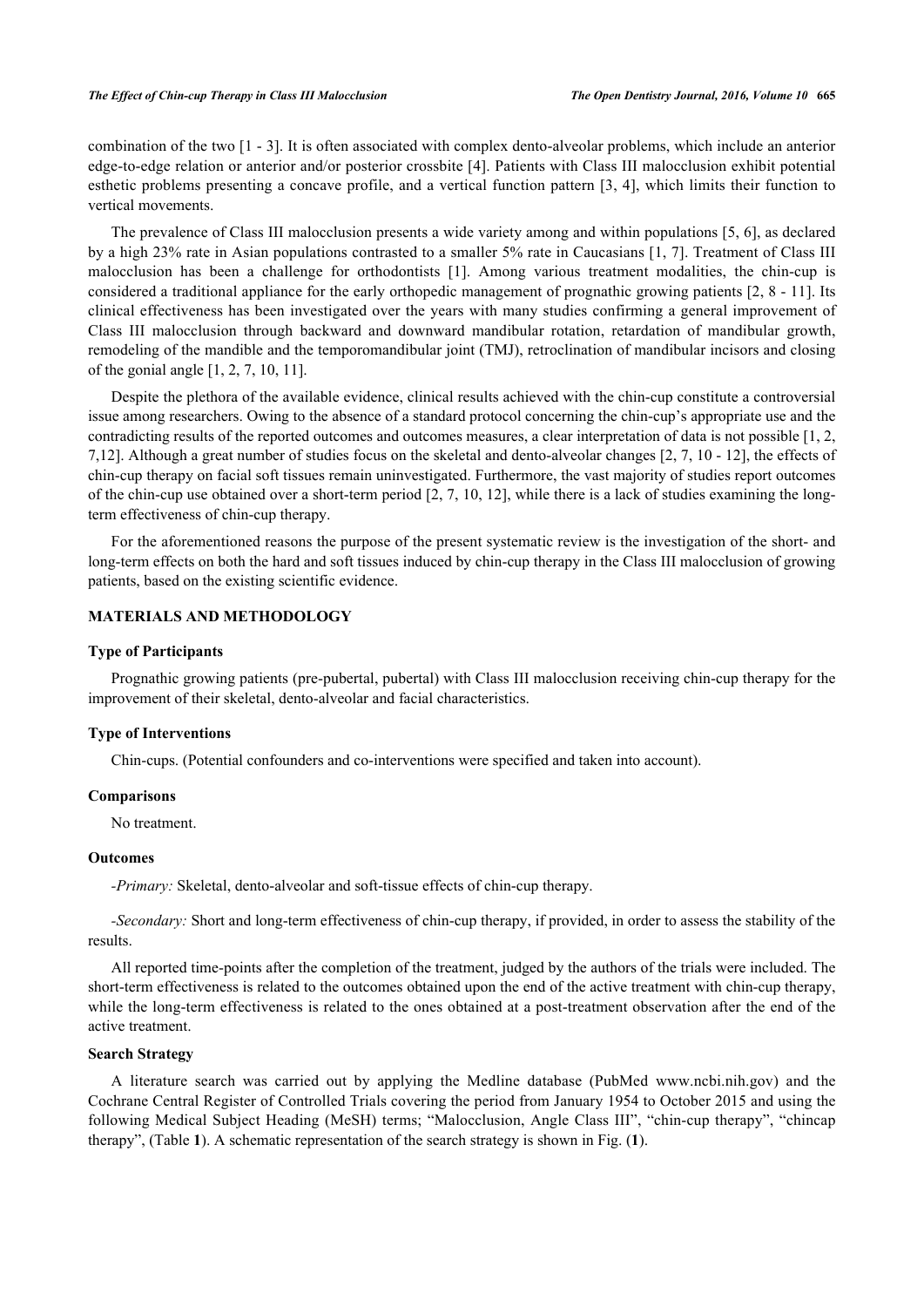#### **Table 1. Search strategy.**

<span id="page-2-1"></span><span id="page-2-0"></span>

Fig. (1). Flow diagram of the literature search process.

Studies to be included for the final analysis  $(n=14)$ 

Full-text articles to be assessed for eligibility (n=46)

## **Selection Criteria**

Articles selected for this study fulfilled the criteria for inclusion, (Table**2**). The criteria included randomized clinical trials (RCTs), prospective and retrospective clinical trials (CCTs) with untreated control groups. The retrieved studies had to use cephalometrics for analyzing the effects of chin-cup therapy contrasted to untreated Class III control groups. Table **[2](#page-2-2)** also presents in detail the exclusion criteria.

Records excluded for various reasons, according to the exclusion criteria (n=32)

| <b>Inclusion Criteria</b>                               | <b>Exclusion Criteria</b>                                             |
|---------------------------------------------------------|-----------------------------------------------------------------------|
|                                                         |                                                                       |
| 1. Articles published from January 1954 to October 2015 | 1. Reviews and Meta-analysis                                          |
| 2. RCTs                                                 | 2. Case reports/case series                                           |
| 3. Prospective-Retrospective CCTs                       | 3. Studies on adults                                                  |
| 4. Studies on growing patients                          | 4. Treatment combined with extractions                                |
| 5. Studies based on lateral cephalograms                | 5. Treatment combined with surgery                                    |
| 6. Articles in English                                  | 6. Studies about the relationship between Class III and TMJ disorders |

## <span id="page-2-2"></span>**Table 2. Inclusion-exclusion criteria.**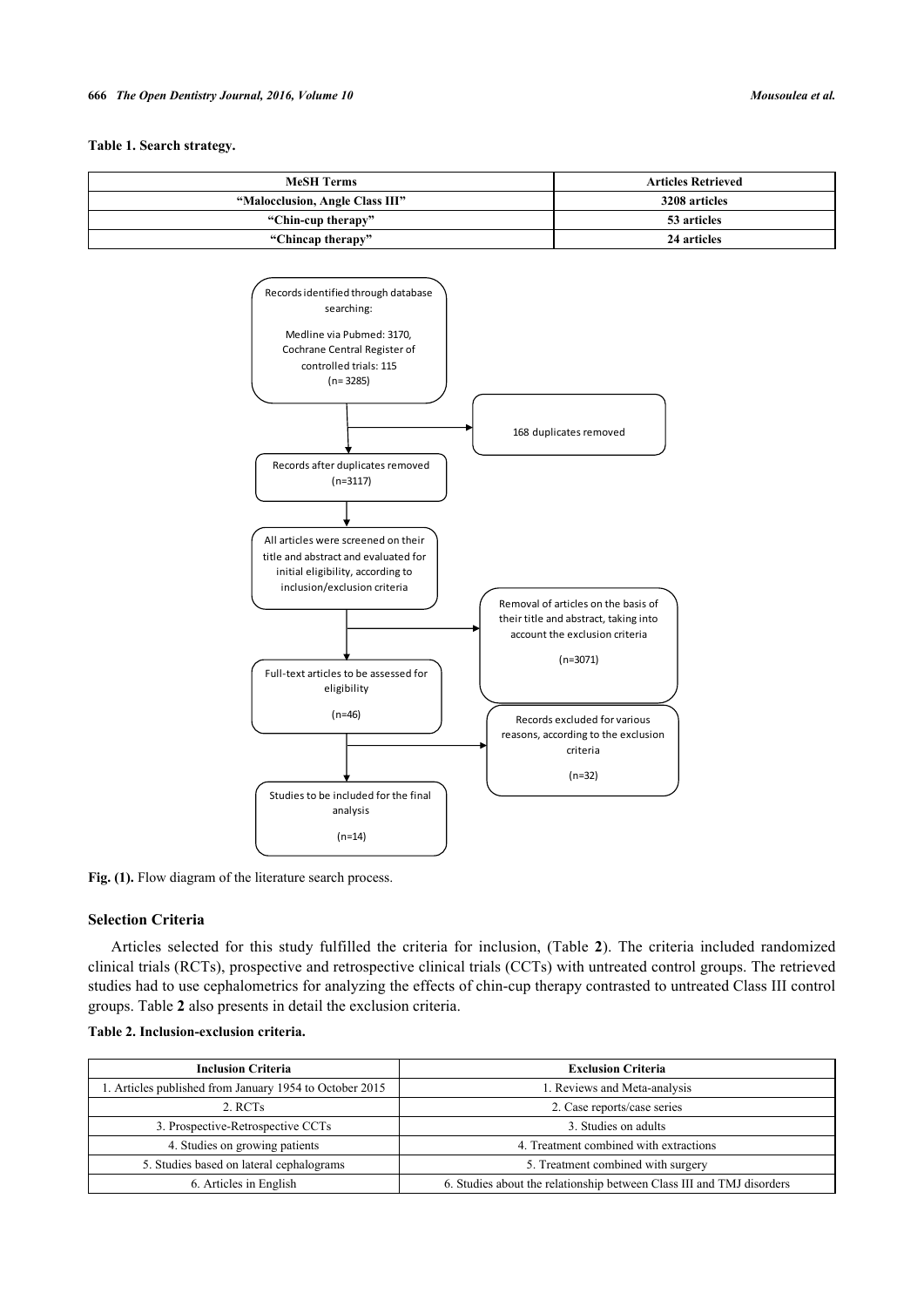*(Table ) contd.....*

| <b>Inclusion Criteria</b> | <b>Exclusion Criteria</b>                                                          |
|---------------------------|------------------------------------------------------------------------------------|
|                           | 7. Laboratory studies                                                              |
|                           | 8. Commentary/Opinion articles                                                     |
|                           | 9. Abstracts                                                                       |
|                           | 10. Articles, whose objective is out of the scope of interest of the present study |

#### **Data Extraction**

Two independent reviewers (SM, EF) made the assessment of the articles individually in predefined data extraction forms. No blinding to the authors during data extraction was made and any inter-examiner conflicts were resolved by discussion with a third reviewer (IT). The same reviewers performed the risk of bias assessment of the articles, with one author (AT) acting as the coordinator.

#### **Quality Analysis**

For the qualitative evaluation of the retrieved studies the risk of bias was assessed by two reviewers (SM, EF) independently. The assessment was based on the following tool: A Cochrane Risk of Bias Assessment Tool for Non-Randomized Studies on Interventions (ACROBAT-NRSI) [\[13](#page-14-11)]. This tool addresses seven domains of bias; bias due to confounding, bias in selection of participants into the study, bias in measurement of interventions, bias due to departures from intended intervention, bias due to missing data, bias in measurement of outcomes and bias in selection of the reported result.

Important confounders with regard to chin-cup therapy were considered those that could have an impact on the reported results. Thus, the following confounders were taken into account both for patients and controls: ethnicity (as Asian populations have a higher prevalence of Class III malocclusion) [\[1](#page-14-0), [7](#page-14-5),[14](#page-14-12) - [16](#page-14-13)], age in relation to the skeletal maturity stage, pre-treatment skeletal Class of malocclusion (when it was not skeletal Class III both for patients and controls), soft-tissue profile individual variation in thickness and in tension, and pre-treatment overjet. Moreover, cointerventions were considered the use of additional appliances, such as an occlusal bite plate, a quad-helix appliance, a lingual arch, etc., and the utilization of force magnitude of the chin-cup traction.

Three different outcomes were investigated; skeletal, dento-alveolar and soft-tissue effects of chin-cup therapy in Class III malocclusion both in the short- and in the long-term. For every different outcome of each study an initial risk of bias for every domain was assessed, as indicated by the ACROBAT-NRSI [[13](#page-14-11)]. Because same issues applied to all outcomes, a grouped assessment was made. Finally, an overall risk of bias judgement for each study was achieved.

## **RESULTS**

Our search strategy resulted in 3285 articles. After selection, according to the inclusion/exclusion criteria (Table **[2](#page-2-2)**), 46 studies were gathered and read in full-text. Finally, 14 studies were retrieved for the final analysis. The remaining 32 articles were excluded, mainly, because there were no untreated controls or the controls were not skeletal Class III patients, the treatment was combined with extractions or surgery and their objective was out of the scope of interest of the present study. Table **[3](#page--1-0)** summarizes the data of the 14 included studies.

Clinical heterogeneity among studies (different outcome assessment, variable age of patients and different follow-up duration), and the high risk of bias in general precluded the quantitative synthesis of results in a meta-analysis.

#### **Skeletal Effects**

The majority of the studies showed a general improvement of skeletal Class III malocclusion, through increased ANB [\[17](#page-14-14) - [22\]](#page-15-0), Wits appraisal [\[17,](#page-14-14) [22](#page-15-0)] and decreased SNB [[17](#page-14-14) - [22\]](#page-15-0), SNPg [\[23\]](#page-15-1). Moreover, the anterior facial height [\[17](#page-14-14), [18](#page-14-15), [22](#page-15-0), [24](#page-15-2)], the mandibular plane angle (SN-MP) [\[18](#page-14-15) - [20](#page-14-16), 22] and the FMA [\[23](#page-15-1)] were significantly increased, whereas the gonial angle [\[20,](#page-14-16) [23](#page-15-1), [25,](#page-15-3) [26\]](#page-15-4) was significantly decreased, indicating a tendency towards a backward and downward rotation of the mandible induced by the chin-cup. Furthermore, restraint of the mandibular length was pointed out in five studies [[23](#page-15-1), [25](#page-15-3) - [28\]](#page-15-5) by significant decreases in mandibular body length [[23,](#page-15-1) [27](#page-15-6)], total mandibular length [[23,](#page-15-1) [26](#page-15-4) - [28](#page-15-5)] and anteroposterior compression of the distance between the condyle and the coronoid process [[25\]](#page-15-3). Significant reduction of the ramus height was also noted [\[22](#page-15-0), [23](#page-15-1), [25](#page-15-3), [27](#page-15-6)]. With regard to the skeletal changes in the cranial base and the midface, two studies [\[8](#page-14-7), [27](#page-15-6)] reported significant closure of the cranial flexure angle (N-S-Ba), indicating inhibition of the downward vertical growth of the midface [[8](#page-14-7)] and less downward mandibular displacement relative to the cranial base [\[27](#page-15-6)].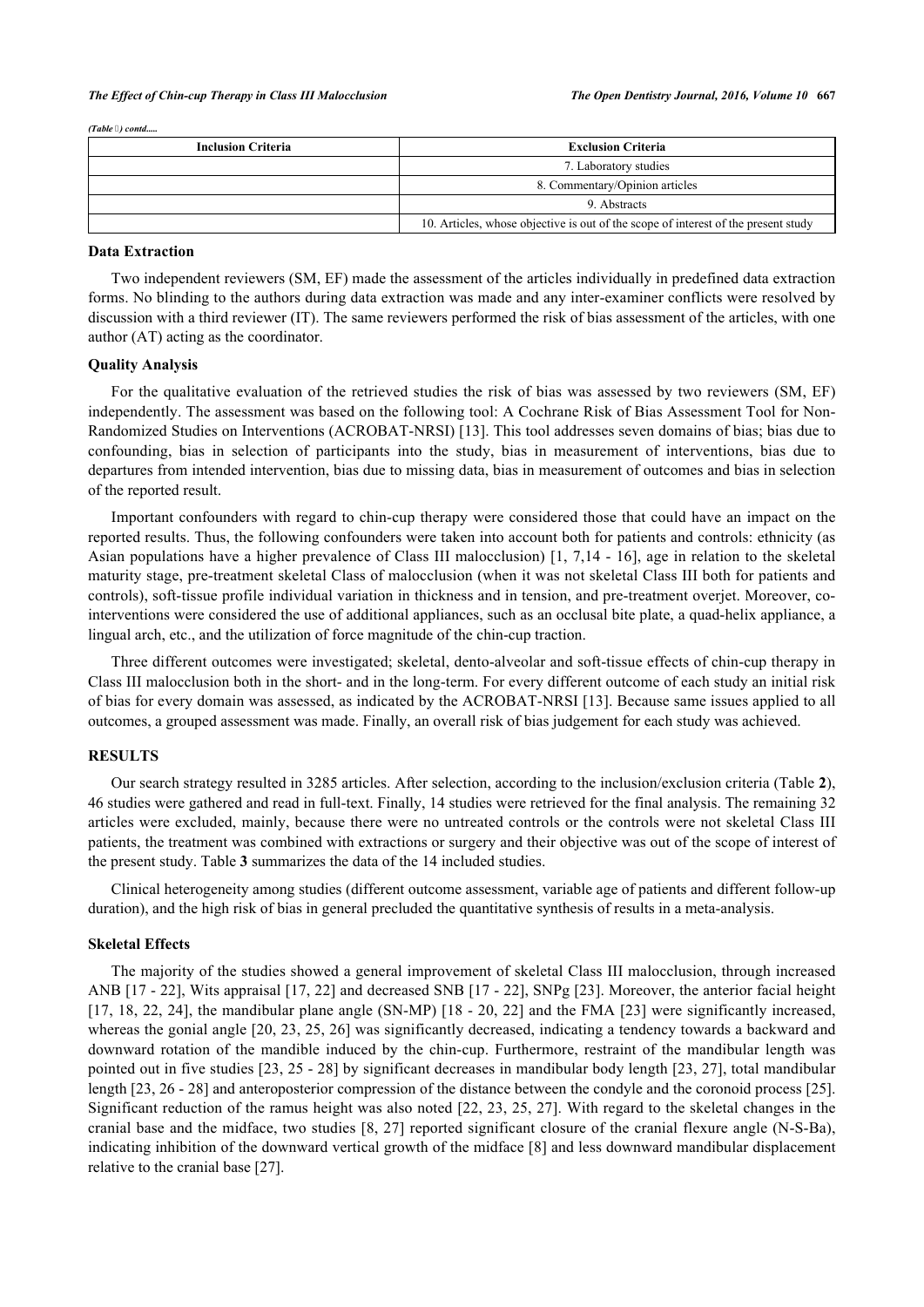# **Table 3. Data extraction.**

| <sup>a</sup> Article-<br>Authors-<br>Y.o.p | <b>Study</b><br>design | Participants<br>(number-age-<br>gender)                                                                                                                                                                                                 | Interven-<br>tion                                                       | Treatment's<br>duration                                                                      | <b>Observational Outcomes</b><br>period                                                            |                                                                                                                                                                                                | Method of<br>Outcome<br>Assessment                                                                                                                                                             | <b>Results</b>                                                                                                                                                                                                                                                                                                                                                                                                                                                                                                                                                                                                                                                    | Conclusions                                                                                                                                                                                                                                                                                                |
|--------------------------------------------|------------------------|-----------------------------------------------------------------------------------------------------------------------------------------------------------------------------------------------------------------------------------------|-------------------------------------------------------------------------|----------------------------------------------------------------------------------------------|----------------------------------------------------------------------------------------------------|------------------------------------------------------------------------------------------------------------------------------------------------------------------------------------------------|------------------------------------------------------------------------------------------------------------------------------------------------------------------------------------------------|-------------------------------------------------------------------------------------------------------------------------------------------------------------------------------------------------------------------------------------------------------------------------------------------------------------------------------------------------------------------------------------------------------------------------------------------------------------------------------------------------------------------------------------------------------------------------------------------------------------------------------------------------------------------|------------------------------------------------------------------------------------------------------------------------------------------------------------------------------------------------------------------------------------------------------------------------------------------------------------|
| Ritucci-Nanda<br>$[8]$ , 1986              | retrospec-<br>tive     | 10 F treated;<br>7F untreated<br>(age not re-<br>ported)                                                                                                                                                                                | 10 CC; 7<br>untreated                                                   | Not reported                                                                                 | From age of<br>5y until the<br>beginning of<br>pubertal<br>growth spurt.                           | Effects on<br>growth and<br>development<br>of the cranial<br>base and<br>midface<br>produced by<br>the CC.                                                                                     | Lateral cepha-<br>lometric radio-<br>graphs<br>(semiannually<br>for treated<br>patients;<br>annually for<br>controls) and<br>menarche data<br>(to assess the<br>skeletal matur-<br>ity stage). | Significantly decreased<br>N-S-Ba angle, imposed<br>downward vertical<br>growth of the midface<br>and Mx incisors' erup-<br>tion rate. More horizontal<br>displacement of Mx 1st<br>molars.                                                                                                                                                                                                                                                                                                                                                                                                                                                                       | Closure of cranial flexure<br>angle, inhibition of the<br>downward vertical<br>growth of the midface<br>(posteriorly more evi-<br>dent). No effect on<br>anteroposterior dimen-<br>sion. Increased mesial Mx<br>molars' movement. No<br>soft-tissue changes<br>reported.                                   |
| Alacrón et al.<br>$[25]$ , 2011            | retrospec-<br>tive     | 50 (25M, 25F)<br>treated, $(8.5 \pm$<br>0.5 y);<br>40 (20M, 20F)<br>untreated (8.6 $\pm$<br>0.4 y)                                                                                                                                      | 50 CC; 40<br>untreated                                                  | 36m                                                                                          | Until the end<br>of the treat-<br>ment.                                                            | Mandibular<br>shape<br>changes in<br>prognathic<br>children<br>treated with<br>CC.                                                                                                             | Lateral cepha-<br>lometric radio-<br>$graphs +$<br>geometric<br>morphometric<br>analysis.                                                                                                      | More rectangular corpus-<br>ramus relationship,<br>anteroposterior compres-<br>sion of the distance<br>between the condyle and<br>the coronoid process-<br>relative vertical posterior<br>ramus and gonial area<br>compression, decreased<br>gonial angle, increased<br>symphysis height and<br>narrowing.                                                                                                                                                                                                                                                                                                                                                        | Wide modification of the<br>mandibular shape (more<br>rectangular Mn configu-<br>ration, forward condyle<br>orientation, gonial area<br>compression and sym-<br>physis narrowing.                                                                                                                          |
| Arman et al.<br>$[17]$ , 2004              | retrospec-<br>tive     | group $1:31$<br>(9M; 22F), 11.0<br>$\pm$ 0.24 y;<br>group 2:14<br>$(8M; 6F), 11.1 \pm$<br>$0.49$ y,<br>group 3:14<br>$(3M; 11F)$ , 11.6<br>$\pm$ 0.61 y and<br>20 untreated<br>controls (gender<br>not reported),<br>$10.5 \pm 0.24$ y. | group 1: CC,<br>group 2:<br>CC+OBP,<br>group 3:<br>RHG; 20<br>controls. | group 1:1.0<br>$\pm 0.15$ y,<br>group 2: 1.2<br>$\pm 0.15$ y,<br>group 3:0.9<br>$\pm 0.09$ y | Until the end<br>of treatment<br>for the treated<br>groups; $1.0 \pm$<br>$0.09$ y for<br>controls. | Skeletal,<br>dentoalveolar<br>and soft-<br>tissue<br>changes of<br>CC,<br>CC+OBP,<br>RHG. Com-<br>parison of the<br>treated<br>groups with<br>untreated<br>controls and<br>with each<br>other. | Lateral cepha-<br>lometric and<br>hand-wrist<br>radiographs.                                                                                                                                   | Significant changes:<br>decreased SNB, increased<br>ANB, Wits appraisal,<br>facial convexity angle<br>(NAPg) and anteroposte-<br>rior facial heights,<br>increased overjet and<br>decreased overbite, Mx<br>incisors' protrusion ( $U1$ <sub>i</sub> -<br>HR) and proclination<br>(U1-HR), Mn incisors'<br>retrusion $(L1I-VR)$ and<br>retroclination (L1-HR)<br>and vertical movement<br>$(L1_i-HR)$ . Significant<br>$A_{(S)}$ +upper lip's forward<br>movement $(A_{(S)}$ -VR, UL-<br>VR), lower lip's retrac-<br>tion (LL-VR, LL-E<br>Ricketts, backward<br>movement of $B_{(S)} (B_{(S)}-$<br>VR) and backward<br>position of soft chin<br>$(Pg_{(S)}-VR)$ . | Significant dentoskeletal<br>improvements of skeletal<br>Class III growing pa-<br>tients. More evident soft-<br>tissue changes in the CC<br>group. Long-term evalua-<br>tion of stability is re-<br>quired.                                                                                                |
| Wendell et al.<br>$[27]$ , 1985.           | retrospec-<br>tive     | 10F (age range:<br>$5y 4m - 15y$<br>6m; 7F (age)<br>range: $6y - 15y$ .                                                                                                                                                                 | 10 CC; 7<br>untreated.                                                  | mean time:<br>3y 1m (until<br>the correc-<br>tion of Class<br>III Maloc-<br>clusion).        | Variable for<br>treated pa-<br>tients (not<br>specified). 6y<br>2m for the<br>controls.            | Effects of CC<br>therapy on<br>mandibular<br>growth and<br>dentition<br>studied in<br>young<br>Japanese<br>females.                                                                            | Lateral cepha-<br>lometric radio-<br>graphs (semi-<br>annually for the<br>treated patients,<br>annually for the<br>controls.                                                                   | 60-68% significant<br>reduction of the ramal<br>length (Ar-Go), body<br>length (Go-Pg), and total<br>Mn length (Ar-Pg).<br>Continued reduction after<br>the end of active treat-<br>ment (55-61%). Signifi-<br>cant closure of the N-S-<br>Ba angle and significant<br>decreases in anterior<br>facial height (N-Me)<br>during treatment. 50%<br>further sign. anterior<br>displacement of the 1st<br>molars $(M6x)$ during and<br>90% after the active<br>treatment.                                                                                                                                                                                             | Significant reduction of<br>the absolute Mn length<br>during and after the end<br>of the active treatment.<br>Less downward Mn<br>displacement relative to<br>the cranial base. Signifi-<br>cant dental changes<br>declaring a favourable<br>migratory dental dis-<br>placement into Class I<br>occlusion. |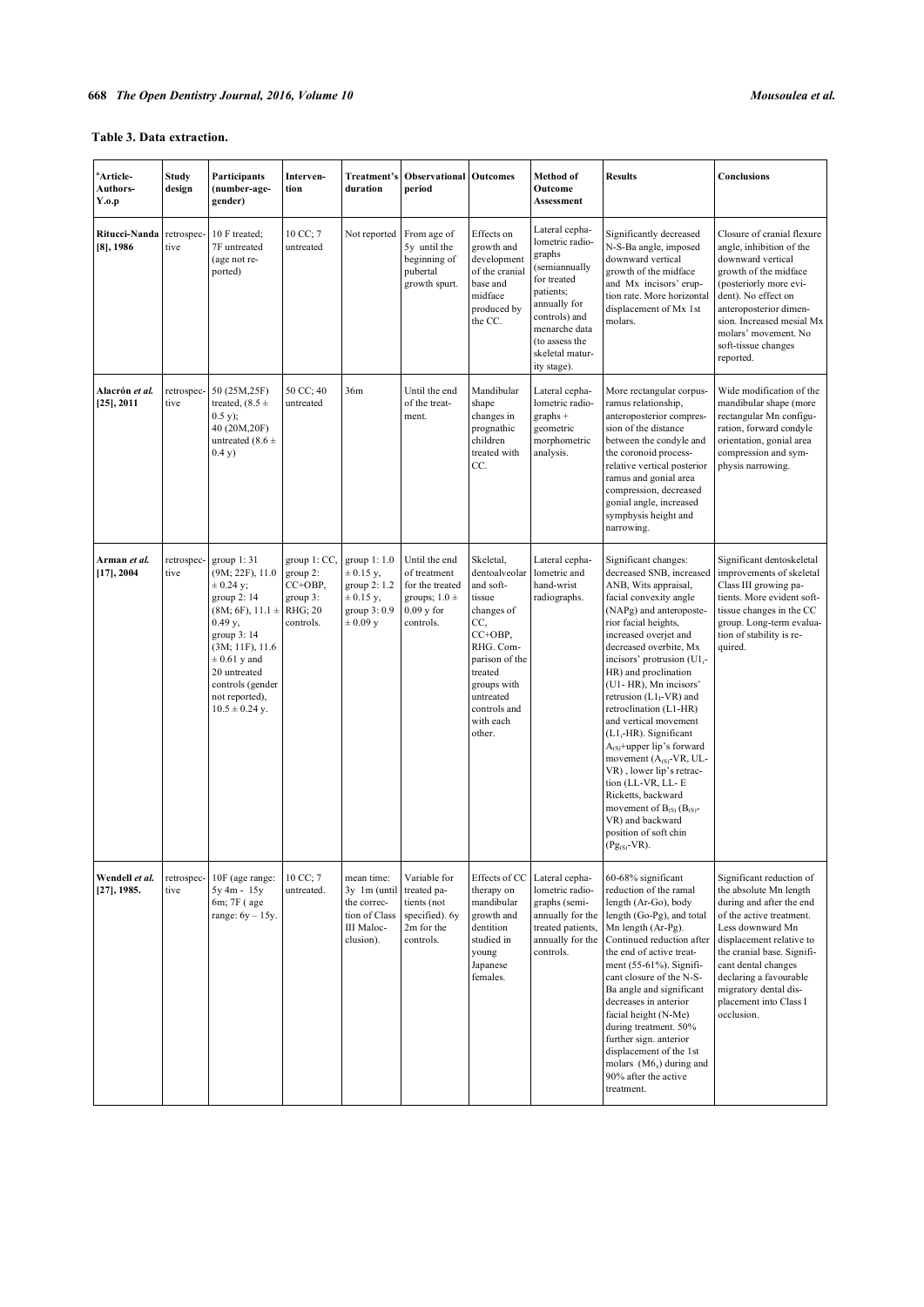## *The Effect of Chin-cup Therapy in Class III Malocclusion The Open Dentistry Journal, 2016, Volume 10* **669**

*(Table ) contd.....*

| Alacrón et al.<br>[28], 2015              | retrospec-<br>tive | 42 (21M, 21F),<br>$8.5 \pm 0.5$ y;<br>25 (12M, 13F),<br>$8.5 \pm 0.5$ y.                                                                                                                                                         | 42 CC; 25<br>untreated.                                                                                | $36 \pm 6$ m.         | Until the age<br>of $11 \pm 0.6$ y<br>on average for<br>the treated<br>patients; Until<br>the age of 11<br>$\pm 0.5$ y on<br>average for<br>controls. | Soft-tissue<br>changes in<br>association to<br>any skeletal<br>and dentoal-<br>veolar<br>changes<br>induced by<br>CC.                         | Lateral cepha-<br>lometric radio-<br>graphs.                                         | Significant changes:<br>inhibition of the sagittal<br>growth of the mandible<br>and the Mn incisors'<br>alveolus (B-GD, Pg-GD,<br>Id-GD), inhibition of the<br>total Mn length (Co-Pg),<br>decreased facial convex-<br>ity angle, lower lip's<br>inclination (Linf-E<br>Ricketts), upper lip<br>thickness, upper lip<br>protrusion (Lsup-E<br>Ricketts). Similar correla-<br>tions of changes both in<br>the hard+soft tissues apart<br>from that one between the<br>Pg retrusion and the<br>reduction in the facial<br>convexity angle. | Short-term soft facial<br>profile improvement by<br>favourable soft-tissue<br>alterations following the<br>underlying skeletal and<br>dentoalveolar changes<br>except for a significant<br>correlation of Pogonion<br>retrusion and reduction in<br>the facial convexity<br>angle. |
|-------------------------------------------|--------------------|----------------------------------------------------------------------------------------------------------------------------------------------------------------------------------------------------------------------------------|--------------------------------------------------------------------------------------------------------|-----------------------|-------------------------------------------------------------------------------------------------------------------------------------------------------|-----------------------------------------------------------------------------------------------------------------------------------------------|--------------------------------------------------------------------------------------|------------------------------------------------------------------------------------------------------------------------------------------------------------------------------------------------------------------------------------------------------------------------------------------------------------------------------------------------------------------------------------------------------------------------------------------------------------------------------------------------------------------------------------------|------------------------------------------------------------------------------------------------------------------------------------------------------------------------------------------------------------------------------------------------------------------------------------|
| Tuncer et al.<br>$[18]$ , 2009            | tive               | retrospec- 20 (10M, 10F)<br>$10.31 \pm 1.15$ y;<br>18 (10M, 8F)<br>$9.89 \pm 1.55$ y.                                                                                                                                            | $20$ CC +<br>OBP;<br>18 untreated                                                                      | $9.78 \pm 0.93$<br>y. | Until the end<br>of the treat-<br>ment for the<br>treated pa-<br>tients; $11.14 \pm$<br>$0.24$ y for the<br>untreated<br>controls.                    | Examination<br>of the sagittal<br>pharyngeal<br>dimensions<br>after CCther-<br>apy.                                                           | Lateral cepha-<br>lometric and<br>hand-wrist<br>radiographs.                         | Significant changes:<br>decreased SNB and<br>increased Sn-GoGn<br>angles, increased total (N-<br>Me) and upper heights.<br>increased nasopharyngeal<br>area and downward<br>movement of the hyoid<br>bone (H-SN).                                                                                                                                                                                                                                                                                                                        | Short-term downward and<br>backward rotation of the<br>mandible, increased<br>vertical height, increased<br>nasopharyngeal airway<br>area.                                                                                                                                         |
| Gökalp and<br>Kurt [29],<br>2005.         | prospec-<br>tive   | 13 (3M, 10F),<br>9.06y;<br>7(1M,6F)<br>8.90y.                                                                                                                                                                                    | 13 CC;<br>7 untreated                                                                                  | 1y 7m.                | Until the end<br>of the treat-<br>ment.                                                                                                               | Investigation<br>of skeletal<br>Class III<br>improvement<br>after CC<br>therapy.                                                              | Lateral cepha-<br>lometric radio-<br>graphs and<br>Magnetic<br>resonance<br>imaging. | Significantly increased<br>Mn body length and<br>overjet.                                                                                                                                                                                                                                                                                                                                                                                                                                                                                | CC alters the condylar<br>growth pattern by produc-<br>ing morphological<br>changes of the TMJ<br>components and remodel-<br>ling of the mandible<br>towards an improved<br>skeletal Class III maloc-<br>clusion.                                                                  |
| Sakamoto<br>et al. [23],<br>1984.         | tive               | retrospec- 26F, (age range:<br>$6-9y$ ).<br>1F from the<br>treated group<br>was cross-<br>sectionally<br>contrasted to<br>$423F$ (age<br>range: $3-30y$ ) to<br>illustrate the<br>reported skeletal<br>changes induced<br>by CC. | 26 CC<br>(+additional<br>double<br>spring<br>lingual arch<br>in some<br>cases).<br>423 un-<br>treated. | Not re-<br>ported.    | More than 2 y<br>after the end<br>of CC therapy.                                                                                                      | Skeletal<br>changes and<br>post-<br>treatment<br>stability after<br>CC therapy.                                                               | Lateral cepha-<br>lometric radio-<br>graphs.                                         | During treatment: de-<br>creased SNPg, increased<br>ANB, FMA angles,<br>restraint of growth (Mn<br>body, ramus, Mn length,<br>facial length), decreased<br>gonial angle. 1y after the<br>removal of CC: Forward<br>Mn displacement (in-<br>creased SNPg, decreased<br>ANPg angles). 2 y after<br>the removal of CC: no<br>changes not maintained.                                                                                                                                                                                        | Restraint of growth was<br>noted during CC therapy,<br>but relapsed after the end<br>of the treatment. No<br>obvious changes in the<br>cranium and the maxilla.<br>Similar growth in Mn<br>increments before and<br>after the removal of CC.                                       |
| Deguchi and<br>McNamara<br>$[26]$ , 1999. | tive               | retrospec- $22F$ , 9y 4m;<br>20F, 9y 7m.                                                                                                                                                                                         | 22 CC (+<br>additional<br>lingual arch<br>to flare the<br>upper<br>incisors); 20<br>untreated.         | 1y 9m.                | $28 \pm 7.9$ m for<br>the treated<br>patients; $30 \pm$<br>12m for the<br>controls.                                                                   | Investigation<br>of the ortho-<br>pedic effect<br>of CC in the<br>posterior<br>displacement<br>of the mandi-<br>ble and the<br>glenoid fossa. | Lateral cepha-<br>lometric and<br>hand-wrist<br>radiographs.                         | Significantly decreased<br>gonial angle, less incre-<br>mental increase in Mn<br>length (Gn-Cd), posterior<br>movement of points B<br>and Pg, not increased<br>anterior facial height.                                                                                                                                                                                                                                                                                                                                                   | Reduction in Mn growth<br>increments.                                                                                                                                                                                                                                              |
| Akin et al.<br>$[19]$ , 2015.             | tive               | retrospec- 25 (9M, 16F),<br>$9.8 \pm 1.6$ y,<br>25 (10M, 15F),<br>$10.3 \pm 1.5$ y;<br>17 (8M,9F),<br>$10.1 \pm 1.3$ y.                                                                                                          | 25 CC +<br>OBP (flat<br>surface Essix<br>plate);<br>25 facemask;<br>17 untreated.                      | Not re-<br>ported.    | Until the end<br>of the treat-<br>ment for the<br>treated pa-<br>tients; 6m for<br>the untreated.                                                     | Orofacial<br>airway<br>dimensional<br>effects of<br>facemask or<br>CC compared<br>to untreated<br>controls.                                   | Lateral cepha-<br>lometric and<br>hand-wrist<br>radiographs.                         | Significant changes:<br>decreased SNB, increased<br>ANB and Sn-GoGn<br>angles, forward move-<br>ment and proclination of<br>Mx incisors (increased<br>U1-NA), backward<br>movement and retroclina-<br>tion of Mn incisors (L1-                                                                                                                                                                                                                                                                                                           | CC therapy is found to<br>induce clockwise Mn<br>rotation. Although it does<br>not significantly affect<br>the pharyngeal airway<br>dimensions, it moves the<br>hyoid bone to a more<br>inferior position in<br>comparison with both the                                           |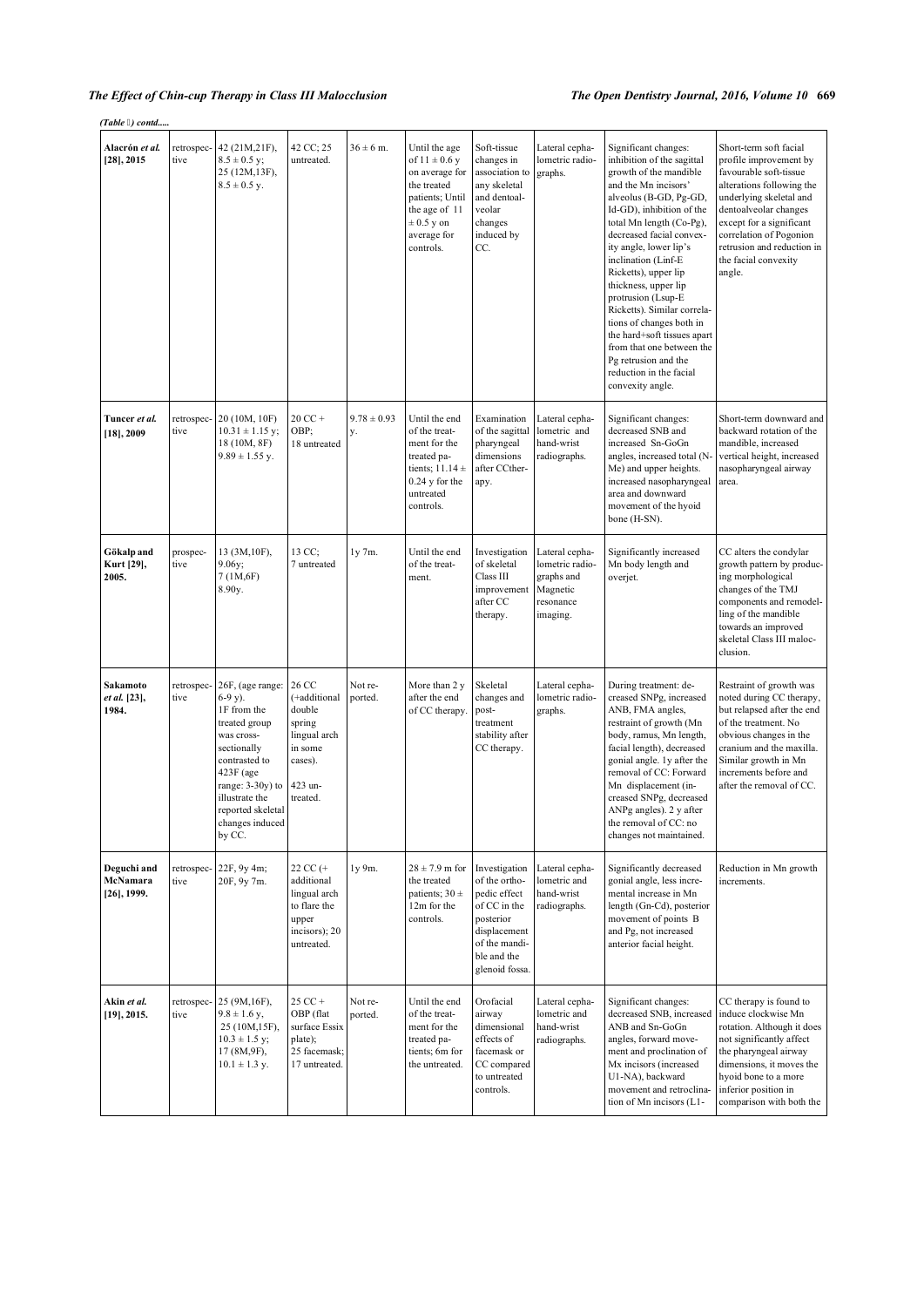## *(Table ) contd.....*

|                                                    |                    |                                                                                                                                                     |                                                                                                                 |                                            |                                                                                                           |                                                                                                                                          |                                                              | NB), increased UL-E<br>Ricketts, indicating<br>protrusion of the upper<br>lip. Changes in the<br>perpendicular distance<br>from hyoid (H) to the C3-<br>Me line compared to<br>controls.                                                                                                                                                                                                                                                                                                                         | facemask and the un-<br>treated patients groups.                                                                                                                                                                                                     |
|----------------------------------------------------|--------------------|-----------------------------------------------------------------------------------------------------------------------------------------------------|-----------------------------------------------------------------------------------------------------------------|--------------------------------------------|-----------------------------------------------------------------------------------------------------------|------------------------------------------------------------------------------------------------------------------------------------------|--------------------------------------------------------------|------------------------------------------------------------------------------------------------------------------------------------------------------------------------------------------------------------------------------------------------------------------------------------------------------------------------------------------------------------------------------------------------------------------------------------------------------------------------------------------------------------------|------------------------------------------------------------------------------------------------------------------------------------------------------------------------------------------------------------------------------------------------------|
| Lin et al. [20],<br>2007.                          | retrospec-<br>tive | 20 (10M, 10F),<br>9y 11m;<br>20 (10M, 10F)<br>9y 6m.                                                                                                | 20 OMA;<br>20 untreated.                                                                                        | $1y$ 4m.                                   | Until the end<br>of the treat-<br>ment for the<br>treated pa-<br>tients; 1y 5m<br>for the un-<br>treated. | Skeletal and<br>dental<br>changes<br>induced by<br>an orthopedic<br>OMA.                                                                 | Lateral cepha-<br>lometric radio-<br>graphs.                 | Significant changes:<br>Forward movement of<br>point A, increase in Mx<br>length, increased SNA,<br>horizontal change of<br>point B, increase in the<br>Mn plane (Sn-MP) and<br>the ramus plane angles,<br>decreased SNB and<br>gonial angles, labial<br>tipping of Mx incisors,<br>horizontal change in the<br>Mn incisors' tip, in-<br>creased overjet.                                                                                                                                                        | OMA induces short-term<br>favourable skeletal<br>(forward growth of the<br>Mx complex, backward<br>and downward rotation of<br>the Mn, restraint in<br>forward Mn advance-<br>ment) and dentoalveolar<br>effects (labial tipping of<br>Mx incisors). |
| Barrett et al.<br>$[21]$ , 2010.                   | retrospec-<br>tive | 26 (11M,15F),<br>8.5 y treated<br>patients divided<br>in: group $1:12$<br>patients;<br>group 2: 14<br>patients;<br>20 (6M, 14F),<br>7.3y untreated. | group 1:12<br>$CC + QH$ ;<br>group 2:14<br>CC only;<br>20 untreated.                                            | 2.6 y for the<br>CC, 2.4y<br>for controls. | Until the end<br>of treatment.                                                                            | Skeletal and<br>dentoalveolar<br>changes<br>induced by<br>CC.                                                                            | Lateral cepha-<br>lometric radio-<br>graphs.                 | Significant changes: a)<br>skeletal: decreased SNB.<br>increased ANB, decrease<br>in palatal plane angle<br>(FH-PP), b) dentoalveo-<br>lar: uprighting of Mn<br>incisors (decreased<br>IMPA), decreased L1-APg<br>and L1 horizontal move-<br>ment, increased overjet, c)<br>soft-tissue: decreased LL-<br>E Ricketts and increased<br>nasolabial angle.                                                                                                                                                          | Limited Class III correc-<br>tion with light force CC<br>(fewer than 50% of the<br>patients) mostly by<br>dentoalveolar (uprighting<br>of Mn incisors) rather<br>than orthopedic changes.                                                            |
| Abu Alhaija<br>and<br>Richardson<br>$[24]$ , 1999. | tive               | retrospec- 23 (14M,9F),<br>$8.11 \pm 0.96$ y;<br>23 matched (age<br>not reported).                                                                  | 23<br>CC+URA;<br>23 un-<br>treated.                                                                             | $3.01 \pm 1.61$<br>y                       | $3.34 \pm 1.80$ y<br>after the end<br>of treatment;<br>$4.12 \pm 1.86$ y<br>for the un-<br>treated.       | Short-and<br>long-term<br>effects of CC<br>therapy<br>combined<br>with an URA<br>in Class III<br>patients.                               | Lateral cepha-<br>lometric radio-<br>graphs.                 | Significant changes: a) at<br>the end of the active<br>treatment: increased Mn<br>length and facial height,<br>retroclination of lower<br>and proclination of upper<br>incisors, increased<br>overjet, nasolabial angle<br>and improvement of soft-<br>tissue profile, b) post-<br>treatment: further Mn<br>growth (increased SNB,<br>Wits appraisal), increased<br>facial height, maintained<br>overjet, forward move-<br>ment of the upper- and<br>the lower lip, forward<br>inferior movement of the<br>chin. | Long-term proclination of<br>the upper incisors,<br>retroclination of the lower<br>incisors, downward<br>redirection of Mn growth<br>and soft-tissue profile<br>improvement.                                                                         |
| Abdelanby<br>and Nassar<br>$[22]$ , 2010.          | retrospec-<br>tive | group $1:20$<br>(10M, 10F),<br>$9.6y$ ;<br>group $2:20$<br>$(9M, 11F)$ ,<br>10.1 y;<br>group 3:10<br>(5M, 5F), 9.2y.                                | 20 CC+OBP<br>$(600 \text{ gr per})$<br>side);<br>20 CC+OBP<br>$(300 \text{ gr per})$<br>side);<br>10 untreated. | 1 y.                                       | 1 y for the<br>untreated<br>patients.                                                                     | Skeletal and<br>dental effects<br>of CC using 2<br>force magni-<br>tude (300,600<br>gr per side) in<br>Class III<br>growing<br>patients. | Lateral cepha-<br>lometric and<br>hand-wrist<br>radiographs. | Significantly decreased<br>SNB, Mn ramus height<br>(Ar-Go), increased ANB,<br>Wits appraisal, anterior,<br>facial height (N-Me) Mn<br>plane angle (SN-MP) and<br>retroclination of Mn<br>incisors.                                                                                                                                                                                                                                                                                                               | Limited skeletal changes<br>irrespective of utilization<br>of force magnitude per<br>side except for the<br>reduction of the ramus<br>height.                                                                                                        |

"The cited references of the articles in the first column of the table correspond to the numbered references in the text.<br>Y.o.P: indicates year of publication, M: males, F: females, y: years, m: months, Mx: maxillary, Mn: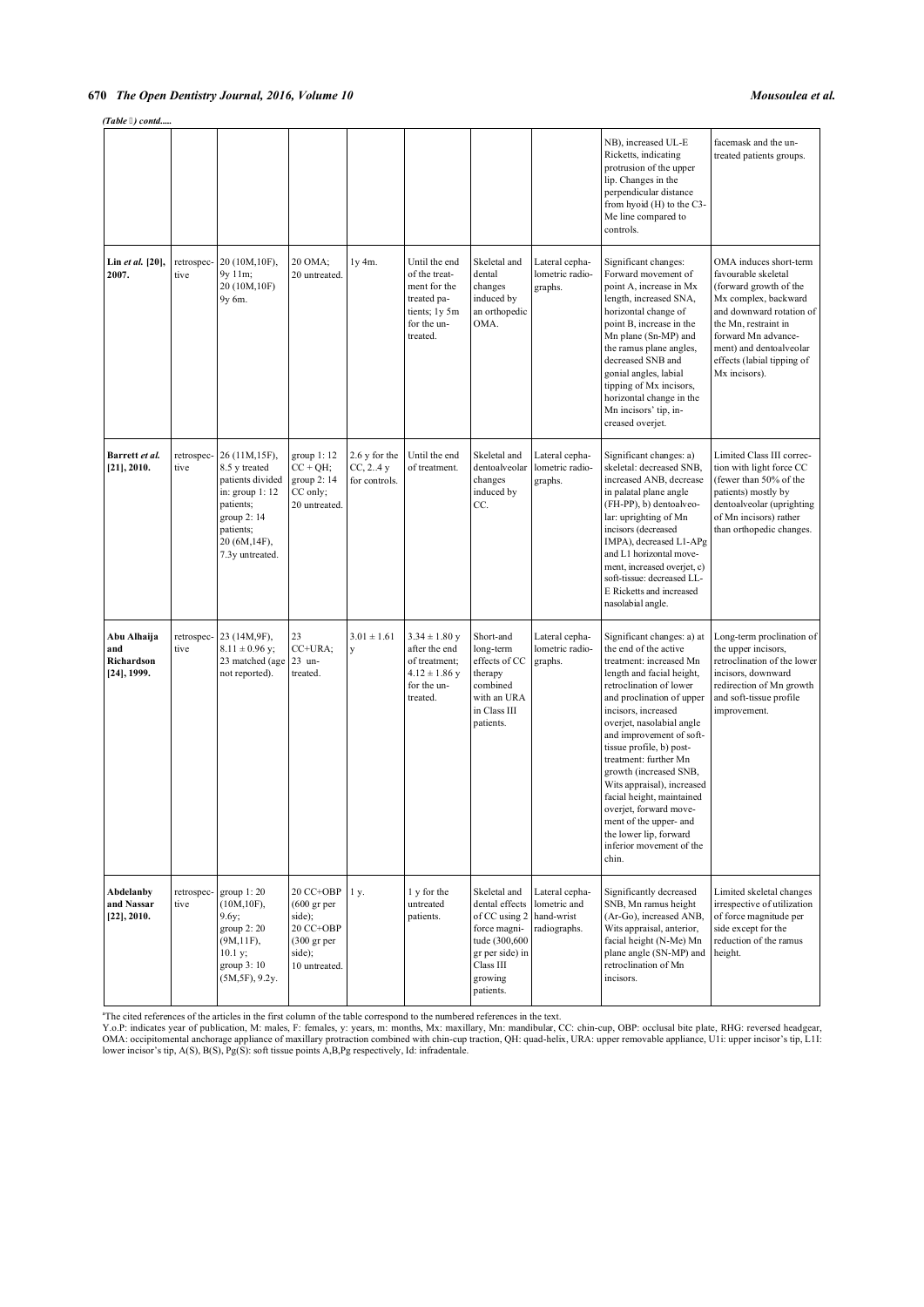## **Dento-Alveolar Effects**

The main dento-alveolar changes produced by the chin-cup were the achievement of a significant overjet [[17](#page-14-14), [20](#page-14-16) - [22,](#page-15-0) [24](#page-15-2), [29](#page-15-7)] and retroclination of the lower incisors [\[17,](#page-14-14) [19,](#page-14-17) [21](#page-15-8), [22](#page-15-0), [24\]](#page-15-2). More precisely, Ritucci and Nanda [\[8](#page-14-7)] declared that transition in overjet occurred with a marked degree of flaring of the maxillary incisors, followed by a variable amount of uprighting, based on lateral cephalograms. Overjet correction was, also, reported byAlacrόn *et al*. [\[25\]](#page-15-3), mainly achieved by mandibular incisor retroclination. Moreover, Barrett *et al*. [[21\]](#page-15-8) noted the uprighting of the lower incisors, indicated by the decreased IMPA, as the most significant dental change between the chin-cup and the control groups. Significant proclination of the upper incisors[[8,](#page-14-7) [17,](#page-14-14) [19,](#page-14-17) [20,](#page-14-16) [24\]](#page-15-2) was also pointed out. However, the aforementioned results, especially those regarding the proclined upper incisors, should be carefully interpreted in order to clarify whether they constitute net effects of the chin-cup alone or the additional appliances that were used and were co-interventions.

Changes regarding overbite varied, depending on the appliance that was used. More specifically, Arman *et al*. [\[17](#page-14-14)] noted a significant decrease in overbite in all the treated groups (chin-cups only, chin-cups with removable bite plate, reverse headgear with rapid maxillary expansion devices).

Regarding the molar relationship after the active treatment, Ritucci and Nanda [\[8](#page-14-7)] declared that chin-cups accelerate the mesial movement of maxillary molars, without any effect on their eruption rate, while Wendell *et al*.[[27](#page-15-6)] manifested that the initial Class III occlusion was corrected to Class I relationship in all of the patients.

#### **Soft-Tissue Effects**

The effects of chin-cup therapy on the soft tissues were reported in five studies [\[17](#page-14-14), [19](#page-14-17), [21](#page-15-8), [24](#page-15-2), [28](#page-15-5)]. Significant forward movement of the upper lip was declared in four studies [[17,](#page-14-14) [19](#page-14-17), [24](#page-15-2), [28\]](#page-15-5) with a concomitant forward movement of the soft-tissue point A [\[17\]](#page-14-14), while the movement of the lower lip presented differing results. Arman *et al*. [\[17\]](#page-14-14), Alacrόn *et al*. [[28\]](#page-15-5) and Barrett *et al*. [\[21](#page-15-8)] stated a decreased distance of the lower lip to E plane (LL-E Ricketts line [[17](#page-14-14), [21,](#page-15-8) [28\]](#page-15-5)) and lower lip's retraction (LL-VR [\[17](#page-14-14)]) with a concomitant backward movement of the soft-tissue point B [\[17](#page-14-14)] and the soft chin (Pg<sub>(s)</sub> [\[17](#page-14-14), [28\]](#page-15-5)). However, Abu Alhaija and Richardson [[24](#page-15-2)] showed significant forward movement of the lower lip [\[24](#page-15-2)]. A general soft-tissue facial profile improvement was attributed to the chin-cup by Alacrόn *et al*. [[28\]](#page-15-5), who demonstrated similar correlations between the changes in the hard and in the soft tissues, especially the one between a significant reduction of the facial convexity angle and a significant pogonion retrusion in the chin-cup group.

#### **Stability**

Two studies [[23](#page-15-1), [24\]](#page-15-2) reported information concerning the stability of treatment outcomes, using cephalometric xrays at a post-treatment observation. Abu Alhaija and Richardson *et al*. [[24](#page-15-2)], following a one-year post-treatment cephalometric observation, reported a significant increase in mandibular length, which was in accordance with Sakamoto *et al*. [\[23](#page-15-1)], whose study found a forward displacement of the mandible in one-year post-treatment observation and total relapse in the original mandibular growth pattern after two years. Both studies [[23,](#page-15-1) [24](#page-15-2)] showed a significant increase in the anterior face height.

As for the dental effects, the significantly increased overjet achieved by chin-cups was maintained one year after the end of the treatment [[24\]](#page-15-2).

Although stability in the soft-tissue profile was evident at the post-treatment observation, the upper, the lower lip and the chin continued to grow forward following the skeletal pattern [\[24](#page-15-2)].

#### **Quality Analysis**

The overall judgement for the risk of bias was found serious for all the retrieved studies, (Table **[4](#page--1-0)**). All had a serious risk of bias concerning the selection of participants into the study (selection bias). Based on the ACROBAT-NRSI [[13\]](#page-14-11), all the studies were found to have some important problems in the corresponding domains, indicating cautious interpretation of the reported results.

#### **DISCUSSION**

In this systematic review, our primary goal was to search the existing literature for randomized and control clinical trials regarding the short- and long-term effects of chin-cup therapy on hard and soft tissues of growing patients. These had to include untreated patients as controls.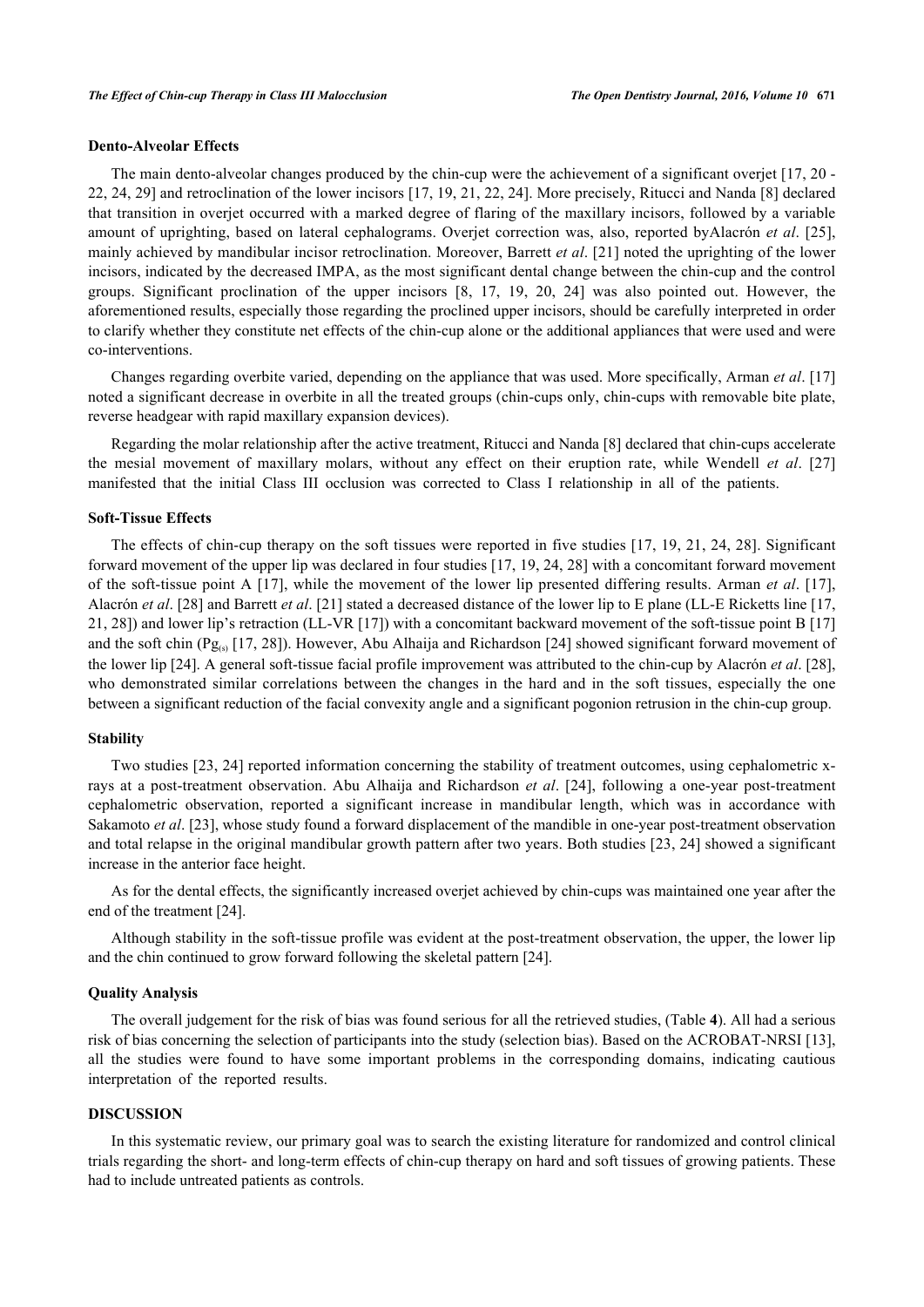# **Table 4. Risk of bias assessment (ACROBAT-NRSI).**

| <sup>a</sup> Authors-<br>Article-<br>Y.o.P. | <b>Bias due to</b><br>confounding                                                                                                                                                                                                                                               | <b>Bias in selection</b><br>of participants<br>into the study                                                                                         | Bias in measure-<br>ment of interven-<br>tions                                                                                                                                                                                                                 | Bias due to depar-<br>tures from intended<br>interventions                                                                                                     | <b>Bias due to</b><br>missing data                                                                                                                                                                                                                                     | <b>Bias in measure-</b><br>ment of outcomes                                                                                                                                                                                                                                                                                                                       | <b>Bias in selection of</b><br>the reported result                                                                                                                                                                                                                                                                                                                                                                             | <b>Overall Judge-</b><br>ment                                                                                                                                                                                                    |
|---------------------------------------------|---------------------------------------------------------------------------------------------------------------------------------------------------------------------------------------------------------------------------------------------------------------------------------|-------------------------------------------------------------------------------------------------------------------------------------------------------|----------------------------------------------------------------------------------------------------------------------------------------------------------------------------------------------------------------------------------------------------------------|----------------------------------------------------------------------------------------------------------------------------------------------------------------|------------------------------------------------------------------------------------------------------------------------------------------------------------------------------------------------------------------------------------------------------------------------|-------------------------------------------------------------------------------------------------------------------------------------------------------------------------------------------------------------------------------------------------------------------------------------------------------------------------------------------------------------------|--------------------------------------------------------------------------------------------------------------------------------------------------------------------------------------------------------------------------------------------------------------------------------------------------------------------------------------------------------------------------------------------------------------------------------|----------------------------------------------------------------------------------------------------------------------------------------------------------------------------------------------------------------------------------|
| Ritucci-<br>Nanda [8],<br>1986              | Outcomes: O1.<br>O2.<br><b>Risk: Moderate</b><br>SfJ: confound-<br>ing expected<br>(pre-treatment<br>overjet), but<br>probably elimi-<br>nated since as it<br>was stated "the<br>occlusion<br>changed from<br>one with an<br>underjet to one<br>with an over-<br>jet".          | Outcomes: O1,<br>O2.<br><b>Risk: Serious</b><br>SfJ: Selection into<br>the study was<br>related to interven-<br>tion and probably<br>the outcome.     | Outcomes: O1,<br>O2.<br><b>Risk: Moderate</b><br><b>SfJ:</b> Intervention<br>status is well<br>defined, but data<br>were determined<br>retrospectively in a<br>way that could<br>have been affected<br>by knowledge of<br>the outcome.                         | Outcomes: 01, 02.<br><b>Risk: Low</b><br><b>SfJ:</b> No bias due to<br>departures from<br>intended intervention<br>is expected.                                | <b>Outcomes: O1</b><br>O <sub>2</sub> .<br><b>Risk: Low</b><br>SfJ: Data were<br>reasonably<br>complete.                                                                                                                                                               | Outcomes: O1,<br>O <sub>2</sub> .<br><b>Risk: Serious</b><br><b>SfJ:</b> Outcome<br>measure was<br>subjective, the<br>assessor was aware<br>of the received<br>intervention and<br>any systematic<br>error in measure-<br>ments was related<br>to intervention<br>status.                                                                                         | Outcomes: O1, O2.<br><b>Risk: Moderate</b><br>SfJ: Outcome<br>measurements and<br>analysis were clearly<br>defined, internally<br>and externally<br>consistent, there was<br>no indication of<br>selection of the<br>reported analysis<br>from among multi-<br>ple analyses and no<br>indication of selec-<br>tion of the cohort or<br>subgroups for<br>analysis and report-<br>ing on the basis of<br>the results.            | <b>Risk: Serious</b><br><b>SfJ:</b> The study<br>has some impor-<br>tant problems, e.g:<br>serious risk of<br>selection bias<br>(selection of the<br>participants),<br>detection bias,<br>measurement bias<br>and observer bias. |
| Alacrón et al.<br>[25], 2011                | Outcomes: O1,<br>O2.<br><b>Risk: Low</b><br>SfJ: No con-<br>founding<br>expected.                                                                                                                                                                                               | Outcomes: O1,<br>O2.<br><b>Risk: Serious</b><br>SfJ: Selection into<br>the study was<br>related to interven-<br>tion and probably<br>the outcome.     | Outcomes: O1,<br>O2.<br><b>Risk: Moderate</b><br><b>SfJ:</b> Intervention<br>status is well<br>defined, but data<br>were obtained<br>retrospectively.                                                                                                          | Outcomes: O1, O2.<br><b>Risk: Low</b><br>SfJ: No bias due to<br>departures from<br>intended intervention<br>is expected.                                       | <b>Outcomes: O1</b><br>O2.<br><b>Risk: Low</b><br>SfJ: Data were<br>reasonably<br>complete.                                                                                                                                                                            | Outcomes: O1.<br>O <sub>2</sub> .<br>Risk: Low SfJ:<br>Comparable<br>outcome assess-<br>ment methods<br>between the 2<br>groups and blinded<br>assessor to inter-<br>vention status and<br>any systematic<br>error in measure-<br>ments unrelated to<br>intervention status.                                                                                      | Outcomes: 01, 02.<br><b>Risk: Moderate</b><br><b>SfJ</b> : Outcome<br>measurements and<br>analysis were<br>clearly defined,<br>internally and<br>externally consis-<br>tent, there was no<br>indication of<br>selection of the<br>reported analysis<br>from among multiple<br>analyses and no<br>indication of selec-<br>tion of the cohort or<br>subgroups for<br>analysis and report-<br>ing on the basis of<br>the results. | <b>Risk: Serious</b><br>SfJ: The study<br>has an important<br>problem, $e.g.$<br>serious risk of<br>selection bias<br>(selection of the<br>participants).                                                                        |
| Arman et al.<br>$[17]$ , 2004               | Outcomes: O1,<br>02, 03.<br><b>Risk: Serious</b><br><b>SfJ:</b> Critically<br>important<br>confounders<br>(ethnicity,<br>Skeletal Class of the outcome.<br>malocclusion<br>and soft-tissue<br>profile variation)<br>not measured<br>and not adjusted<br>for in the<br>analysis. | Outcomes: O1.<br>02, 03.<br><b>Risk: Serious</b><br>SfJ: Selection into<br>the study was<br>related to interven-<br>tion and probably                 | Outcomes: O1,<br>02, 03.<br><b>Risk: Serious</b><br><b>SfJ</b> : Intervention<br>status may be well<br>defined, but data<br>were obtained<br>retrospectively and<br>determined in a<br>way that could<br>have been affected<br>by knowledge of<br>the outcome. | <b>Outcomes: 01, 02,</b><br>O3.<br><b>Risk: Serious</b><br><b>SfJ:</b> Co-interventions<br>are apparent (OBP,<br>RHG) and not adjusted<br>for in the analysis. | <b>Outcomes: O1</b><br>02, 03.<br>Risk: Moder-<br>ate<br>SfJ: Reasons<br>for missingness<br>(for baseline<br>characteristics<br>and con-<br>founders) differ<br>minimally<br>across interven<br>tions and<br>missing data<br>were not<br>addressed in<br>the analysis. | Outcomes: O1.<br>02, 03.<br>Risk:Moderate<br>SfJ:Comparable<br>outcome assess-<br>ment methods<br>between the groups<br>and outcome<br>measure only<br>minimally influ-<br>enced by knowl-<br>edge of the inter-<br>vention (blinding<br>not reported) and<br>any systematic<br>error in measure-<br>ments only mini-<br>mally related to<br>intervention status. | Outcomes: O1, O2.<br>O3.<br>Risk: Moderate<br>SfJ: Relative low<br>risk of selective<br>reporting, because<br>all results were<br>declared for each<br>group in compari-<br>son with each other.                                                                                                                                                                                                                               | <b>Risk: Serious</b><br>SfJ: The study<br>has some impor-<br>tant problems, e.g:<br>serious risk of<br>selection bias<br>(residual con-<br>founding, selec-<br>tion of the partici-<br>pants) and per-<br>formance bias.         |
| Wendell et al.<br>$[27]$ , 1985.            | Outcomes: O1,<br>O <sub>2</sub> .<br><b>Risk: Serious</b><br>SfJ: Serious<br>residual con-<br>founding,<br>because of<br>variation in the<br>onset, duration<br>and amount of                                                                                                   | Outcomes: O1,<br>$O2.$ .<br><b>Risk: Serious</b><br>SfJ: Selection into<br>the study was<br>related to interven-<br>tion and probably<br>the outcome. | Outcomes: O1,<br>$O2.$ .<br><b>Risk: Serious</b><br><b>SfJ:</b> Intervention<br>status is not well<br>defined (not<br>explicit timing of<br>intervention),<br>retrospectively<br>obtained and                                                                  | <b>Outcomes: 01, 02</b><br>Risk: Moderate SfJ:<br>No co-interventions.<br>no switches and<br>probably minor<br>implementation<br>fidelity.                     | <b>Outcomes: O1</b><br>O2.<br><b>Risk: Serious</b><br>SfJ: The nature<br>of the missing<br>data (on<br>baseline<br>confounders)<br>means that the<br>risk of bias                                                                                                      | Outcomes: O1,<br>02.<br><b>Risk: Serious</b><br>SfJ: Any system-<br>atic error in<br>measurements was<br>related to interven-<br>tion status and the<br>assessor was aware<br>of the received                                                                                                                                                                     | Outcomes: O1, O2.<br><b>Risk: Moderate</b><br><b>SfJ:</b> Outcome<br>measurements and<br>analysis were<br>clearly defined,<br>internally and<br>externally consis-<br>tent, there was no                                                                                                                                                                                                                                       | <b>Risk: Serious</b><br>SfJ: The study<br>has some impor-<br>tant problems, e.g:<br>serious risk of<br>selection bias<br>(residual con-<br>founding, selec-<br>tion of the partici-<br>pants), informa-                          |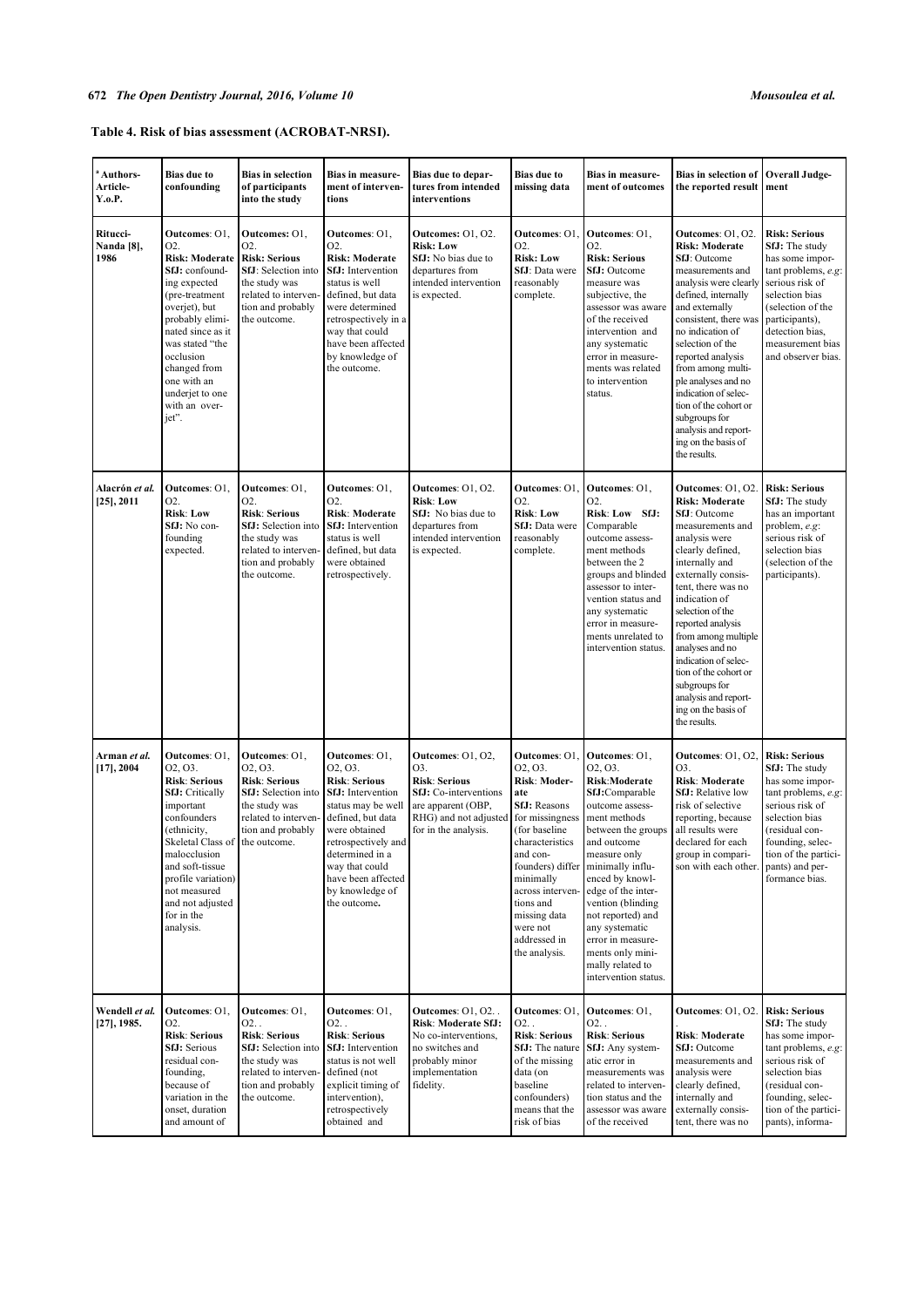## *The Effect of Chin-cup Therapy in Class III Malocclusion The Open Dentistry Journal, 2016, Volume 10* **673**

*(Table ) contd.....*

|                                   | the growth<br>peaks of the<br>patients, as well<br>as in the onset<br>and duration of<br>the treatment<br>time. Also the 2<br>treatment<br>periods of<br>patient 13<br>indicate time-<br>varying con-<br>founding.          |                                                                                                                                                         | likely to have been<br>influenced by<br>knowledge of the<br>received interven-<br>tion.                                                                                    |                                                                                                                                | cannot be<br>removed<br>through appro-<br>priate analysis.                                                                                                                                                                                             | intervention.                                                                                                                                                                                                                                                                                                                      | indication of<br>selection of the<br>reported analysis<br>from among<br>multiple analyses<br>and no indication of<br>selection of the<br>cohort or subgroups<br>for analysis and<br>reporting on the<br>basis of the results.                                                                                                                                                                                             | tion bias, per-<br>formance bias,<br>detection bias,<br>measurement bias<br>and observer bias.                                                                                                                                                       |
|-----------------------------------|-----------------------------------------------------------------------------------------------------------------------------------------------------------------------------------------------------------------------------|---------------------------------------------------------------------------------------------------------------------------------------------------------|----------------------------------------------------------------------------------------------------------------------------------------------------------------------------|--------------------------------------------------------------------------------------------------------------------------------|--------------------------------------------------------------------------------------------------------------------------------------------------------------------------------------------------------------------------------------------------------|------------------------------------------------------------------------------------------------------------------------------------------------------------------------------------------------------------------------------------------------------------------------------------------------------------------------------------|---------------------------------------------------------------------------------------------------------------------------------------------------------------------------------------------------------------------------------------------------------------------------------------------------------------------------------------------------------------------------------------------------------------------------|------------------------------------------------------------------------------------------------------------------------------------------------------------------------------------------------------------------------------------------------------|
| Alacrón<br>et al. [28],<br>2015   | Outcomes: O1,<br>02,03.<br><b>Risk: Serious</b><br><b>SfJ:</b> Critically<br>important<br>confounders<br>(pretreatment<br>overjet, soft<br>tissue variation)<br>not measured<br>and not adjusted<br>for in the<br>analysis. | Outcomes: O1,<br>02,03.<br><b>Risk: Serious</b><br>SfJ: Selection into<br>the study was<br>related to interven-<br>tion and probably<br>the outcome.    | Outcomes: O1,<br>O <sub>2</sub> .O <sub>3</sub> .<br><b>Risk: Moderate</b><br>SfJ: Intervention<br>status is well<br>defined but data<br>were obtained<br>retrospectively. | Outcomes: O1,<br>02.03.<br><b>Risk: Low</b><br>SfJ: No bias due to<br>departures from<br>intended intervention<br>is expected. | Outcomes: O1<br>02,03.<br>Risk: Moder-<br>ate<br><b>SfJ:</b> Reasons<br>for missingness<br>(for baseline)<br>confounders)<br>differ mini-<br>mally across<br>interventions<br>and missing<br>data were not<br>addressed in<br>the analysis.            | Outcomes: O1,<br>02,03.<br><b>Risk: Low</b><br>SfJ: Comparable<br>methods of out-<br>come assessment<br>between the 2<br>groups, and blinded<br>assessor to<br>intervention status<br>and any error in<br>measuring the<br>outcome unrelated<br>to intervention<br>status.                                                         | Outcomes: O1,<br>O2, O3.<br><b>Risk: Moderate</b><br>SfJ: Outcome<br>measurements and<br>analysis were<br>clearly defined,<br>internally and<br>externally consis-<br>tent, there was no<br>indication of<br>selection of the<br>reported analysis<br>from among<br>multiple analyses<br>and no indication of<br>selection of the<br>cohort or subgroups<br>for analysis and<br>reporting on the<br>basis of the results. | <b>Risk: Serious</b><br>SfJ: The study<br>has some impor-<br>tant problems, e.g:<br>serious risk of<br>selection bias<br>(residual con-<br>founding and in<br>the selection of<br>the participants).                                                 |
| Tuncer et al.<br>$[18]$ , 2009    | Outcomes: O1.<br><b>Risk: Serious</b><br>SfJ: one criti-<br>cally important<br>confounder<br>(ethnicity) not<br>measured and<br>not adjusted for<br>in the analysis.                                                        | Outcomes: O1.<br><b>Risk: Serious</b><br>SfJ: Selection into<br>the study was<br>related to interven-<br>tion and probably<br>the outcome.              | Outcomes: O1.<br>Risk: Moderate<br>SfJ: Intervention<br>status is well<br>defined but data<br>were obtained<br>retrospectively.                                            | Outcomes: O1.<br><b>Risk: Serious</b><br>SfJ: Co-intervention is<br>apparent (OBP) and<br>not adjusted for in the<br>analysis. | <b>Outcomes: O1</b><br>Risk: Moder-<br>ate<br><b>SfJ:</b> Reasons<br>for missingness<br>(for baseline<br>confounder)<br>differ mini-<br>mally across<br>interventions<br>and missing<br>data were not<br>addressed in<br>the analysis.                 | Outcomes: O1.<br>Risk: Moderate<br>SfJ: Comparable<br>method of outcome<br>assessment be-<br>tween the 2 groups,<br>outcome measure is<br>only minimally<br>influenced by<br>knowledge of<br>intervention status<br>and any systematic<br>error in measure-<br>ments only mini-<br>mally related to<br>intervention status.        | Outcomes: O1.<br><b>Risk: Moderate</b><br>SfJ: Outcome<br>measurements and<br>analysis were<br>clearly defined,<br>internally and<br>externally consis-<br>tent, there was no<br>indication of<br>selection of the<br>reported analysis<br>from among<br>multiple analyses<br>and no indication of<br>selection of the<br>cohort or subgroups<br>for analysis and<br>reporting on the<br>basis of the results.            | <b>Risk: Serious</b><br><b>SfJ:</b> The study<br>has some impor-<br>tant problems, e.g:<br>serious risk of<br>selection bias<br>(residual con-<br>founding, selec-<br>tion of the partici-<br>pants), informa-<br>tion bias and<br>performance bias. |
| Gökalp and<br>Kurt [29],<br>2005. | <b>Outcomes:</b><br>01.02.<br><b>Risk: Serious</b><br>SfJ: critically<br>important<br>domains (ethnic-<br>ity, age, skeletal<br>Class of maloc-<br>clusion) not<br>measured and<br>not adjusted for<br>in the analysis.     | <b>Outcomes:</b><br>01,02.<br><b>Risk: Serious</b><br>SfJ: Selection into<br>the study was<br>related to interven-<br>tion and probably<br>the outcome. | <b>Outcomes:</b><br>O1, O2.<br><b>Risk: Moderate</b><br>SfJ: Intervention<br>status is well<br>defined but data<br>were obtained<br>retrospectively.                       | Outcomes: 01,02.<br><b>Risk: Low</b><br>SfJ: No bias due to<br>departures from<br>intended intervention<br>is expected.        | <b>Outcomes:</b><br>01,02.<br>Risk: Moder-<br>ate<br>SfJ: Reasons<br>for missingness<br>(missing data<br>on baseline<br>confounders)<br>differ mini-<br>mally across<br>interventions<br>and missing<br>data were not<br>addressed in<br>the analysis. | Outcomes: O1,02.<br><b>Risk: Moderate</b><br>SfJ: Comparable<br>method of outcome<br>assessment be-<br>tween the 2 groups,<br>outcome measure<br>only minimally<br>influenced by<br>knowledge of<br>intervention status<br>and any systematic<br>error in measure-<br>ments only mini-<br>mally related to<br>intervention status. | Outcomes: O1.<br>Risk: Moderate<br>SfJ: Outcome<br>measurements and<br>analysis were<br>clearly defined,<br>internally and<br>externally consis-<br>tent, there was no<br>indication of<br>selection of the<br>reported analysis<br>from among<br>multiple analyses<br>and no indication of<br>selection of the<br>cohort or subgroups<br>for analysis and<br>reporting on the<br>basis of the results.                   | <b>Risk: Serious</b><br><b>SfJ:</b> The study<br>has some impor-<br>tant problems, e.g:<br>serious risk of<br>selection bias<br>(residual con-<br>founding and in<br>the selection of<br>the participants).                                          |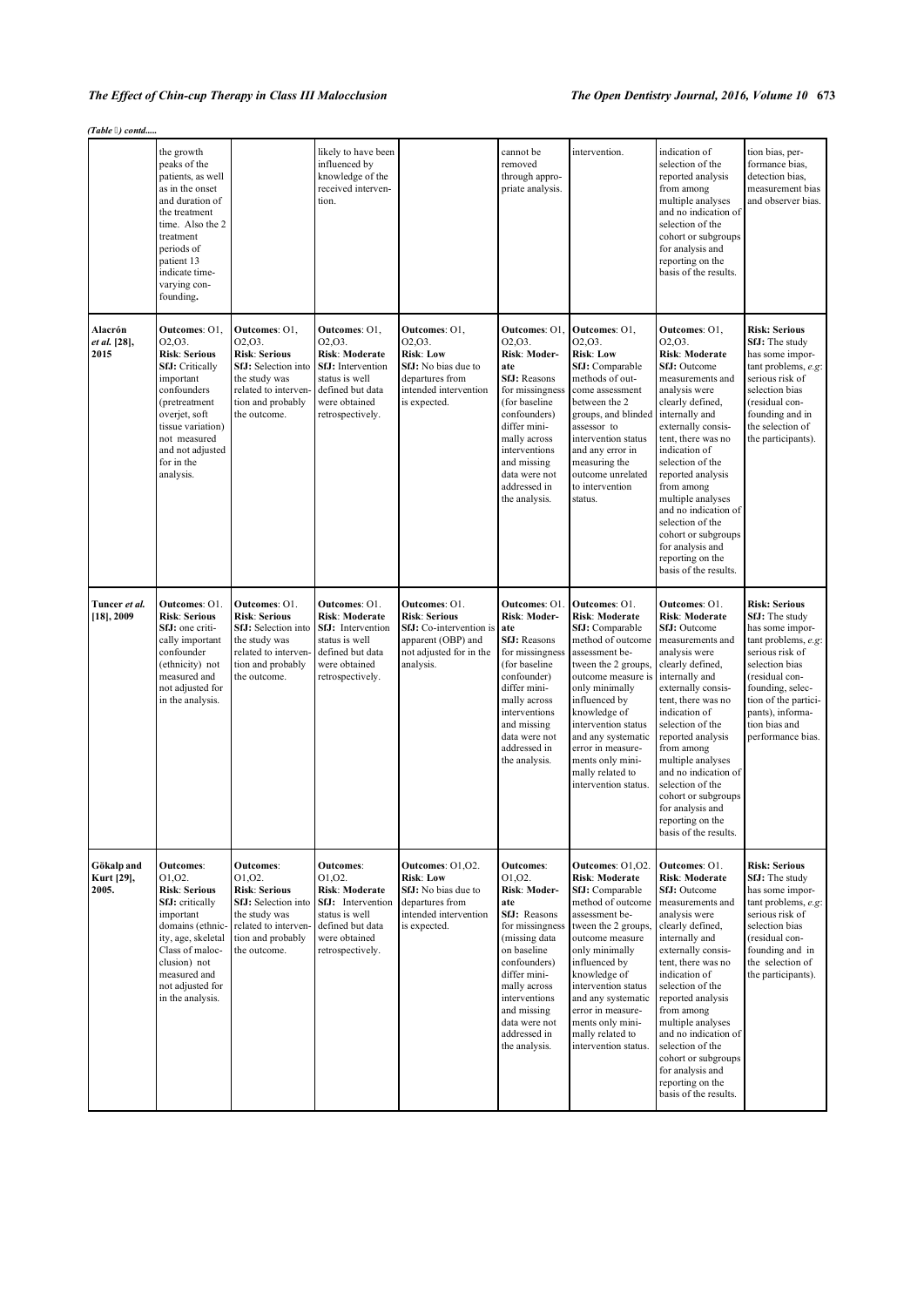| (Table 6) contd                           |                                                                                                                                                                                                                                                            |                                                                                                                                                                                                                                                                                      |                                                                                                                                                                                                                                                                                                                                                            |                                                                                                                                                                                                                      |                                                                                                                                                                                                                                                                                                                                                                                                                                                                       |                                                                                                                                                                                                                                                                                                                                                                 |                                                                                                                                                                                                                                                                                                                                                                                                                                |                                                                                                                                                                                                                                                                                                                                  |  |  |
|-------------------------------------------|------------------------------------------------------------------------------------------------------------------------------------------------------------------------------------------------------------------------------------------------------------|--------------------------------------------------------------------------------------------------------------------------------------------------------------------------------------------------------------------------------------------------------------------------------------|------------------------------------------------------------------------------------------------------------------------------------------------------------------------------------------------------------------------------------------------------------------------------------------------------------------------------------------------------------|----------------------------------------------------------------------------------------------------------------------------------------------------------------------------------------------------------------------|-----------------------------------------------------------------------------------------------------------------------------------------------------------------------------------------------------------------------------------------------------------------------------------------------------------------------------------------------------------------------------------------------------------------------------------------------------------------------|-----------------------------------------------------------------------------------------------------------------------------------------------------------------------------------------------------------------------------------------------------------------------------------------------------------------------------------------------------------------|--------------------------------------------------------------------------------------------------------------------------------------------------------------------------------------------------------------------------------------------------------------------------------------------------------------------------------------------------------------------------------------------------------------------------------|----------------------------------------------------------------------------------------------------------------------------------------------------------------------------------------------------------------------------------------------------------------------------------------------------------------------------------|--|--|
| Sakamoto<br>et al.<br>$[23]$ , 1984.      | <b>Outcomes: O1</b><br><b>Risk: Serious</b><br>SfJ: one criti-<br>cally important<br>domain (age)<br>not adjusted for<br>in the analysis<br>(skeletal matur-<br>ity stage not<br>addressed).                                                               | Outcomes: O1.<br><b>Risk: Serious</b><br>SfJ: Selection into<br>the study was<br>related to interven-<br>tion and probably<br>the outcome.                                                                                                                                           | Outcomes: O1.<br><b>Risk: Serious</b><br><b>SfJ:</b> Intervention<br>status is not well<br>defined (skeletal<br>maturity stage,<br>number of patients<br>with additional<br>lingual arch) and<br>major aspects of<br>the assignments of<br>intervention were<br>determined in a<br>way that could<br>have been affected<br>by knowledge of<br>the outcome. | Outcomes: O1.<br><b>Risk: Serious</b><br>SfJ:Co-intervention<br>(lingual arch) is<br>apparent and not<br>adjusted for in the<br>analysis.                                                                            | <b>Outcomes: O1</b><br><b>Risk: Serious</b><br><b>SfJ: Because</b><br>the reported<br>results corre-<br>spond to the 26<br>treated patients.<br>while the<br>untreated<br>control group<br>of 423 patients<br>is used sup-<br>plementarily to<br>illustrate the<br>aforementioned<br>results, judge-<br>ment is basi-<br>cally based on<br>the missing<br>data regarding<br>the treated<br>patients (data<br>on baseline<br>characteristics<br>and con-<br>founders). | Outcomes: O1.<br><b>Risk: Serious</b><br>SfJ: Outcome<br>measure likely to<br>be influenced by<br>knowledge of the<br>intervention status<br>and assessed by<br>outcome assessors<br>aware of the<br>received interven-<br>tion. Any error in<br>measuring the<br>outcomes was also<br>related to interven-<br>tion.                                            | Outcomes: O1.<br><b>Risk: Serious</b><br><b>SfJ:</b> Because there<br>is moderate risk of<br>bias in selective<br>reporting of the<br>results of the study,<br>but critical risk only<br>for the supplemen-<br>tary comparison to<br>untreated controls<br>(1 patient compared<br>to 423 controls).                                                                                                                            | <b>Risk: Serious</b><br>SfJ: The study<br>has some impor-<br>tant problems, e.g:<br>serious risk of<br>selection bias<br>(residual con-<br>founding, selec-<br>tion of the partici-<br>pants), information<br>bias, performance<br>bias, detection<br>bias, measurement<br>bias and observer<br>bias, outcome<br>reporting bias. |  |  |
| Deguchi and<br>McNamara<br>$[26]$ , 1999. | Outcomes:<br>01,02<br><b>Risk: Low</b><br>SfJ: No bias due<br>to confounding<br>is expected.                                                                                                                                                               | <b>Outcomes:</b><br>01,02.<br><b>Risk: Serious</b><br>SfJ: Selection into<br>the study was<br>related to interven-<br>tion and probably<br>the outcome.                                                                                                                              | <b>Outcomes:</b><br>01,02.<br>Risk: Moderate<br><b>SfJ:</b> Intervention<br>status is well<br>defined, but data<br>were retrospec-<br>tively obtained.                                                                                                                                                                                                     | Outcomes: O1, O2.<br><b>Risk: Serious</b><br>SfJ: Co-intervention is<br>apparent (upper<br>lingual arch) and not<br>adjusted for in the<br>analysis.                                                                 | <b>Outcomes:</b><br>O1, O2.<br><b>Risk: Low</b><br><b>SfJ:</b> Data were<br>reasonably<br>complete.                                                                                                                                                                                                                                                                                                                                                                   | Outcomes: 01,02<br>Risk: Moderate<br>SfJ: Comparable<br>method of outcome<br>assessment be-<br>tween the 2 groups.<br>outcome measure<br>only minimally<br>influenced by<br>knowledge of<br>intervention status<br>(no blinding<br>reported) and any<br>systematic error in<br>measurements only<br>minimally related<br>to intervention<br>status.             | Outcomes: 01,02.<br>Risk: Moderate<br><b>SfJ:</b> Outcome<br>measurements and<br>analysis were<br>clearly defined,<br>internally and<br>externally consis-<br>tent, there was no<br>indication of<br>selection of the<br>reported analysis<br>from among<br>multiple analyses<br>and no indication of<br>selection of the<br>cohort or subgroups<br>for analysis and<br>reporting on the<br>basis of the results.              | <b>Risk: Serious</b><br><b>SfJ:</b> The study<br>has some impor-<br>tant problems, e.g:<br>serious risk of<br>selection bias<br>(selection of the<br>partici-<br>pants), information<br>bias and perform-<br>ance bias.                                                                                                          |  |  |
| Akin <i>et al</i> .<br>$[19]$ , 2015.     | <b>Outcomes:</b><br>01,02,03.<br><b>Risk: Serious</b><br><b>SfJ:</b> Critically<br>important<br>domains (ethnic-<br>ity, individual<br>soft-tissue<br>variation, pre-<br>treatment<br>overjet) not<br>measured and<br>not adjusted for<br>in the analysis. | <b>Outcomes:</b><br>01,02,03.<br>Risk: Serious<br><b>SfJ:</b> Selection into<br>the study was<br>related to interven-<br>tion (intervention<br>was known and<br>blinding was only<br>performed for the<br>selection of 15<br>cases for each<br>group) and proba-<br>bly the outcome. | <b>Outcomes:</b><br>01.02.03.<br><b>Risk: Serious</b><br><b>SfJ:</b> Intervention<br>status is not well<br>defined (not<br>declared whether<br>CC therapy was<br>continued or ended<br>by the time fixed<br>appliances were<br>placed and for<br>what reason the<br>flat Essix plate<br>was used).                                                         | <b>Outcomes: 01,02,03.</b><br><b>Risk: Serious</b><br>SfJ: Co-interventions<br>are apparent (flat Essix<br>plate, possibly simul-<br>taneous use of fixed<br>appliances) and not<br>adjusted for in the<br>analysis. | <b>Outcomes:</b><br>01,02,03.<br>Risk: Moder-<br>ate<br><b>SfJ:</b> Missing<br>data (on<br>baseline<br>confounders)<br>were not<br>addressed in<br>the analysis<br>and reasons for<br>missingness<br>differ mini-<br>mally across<br>interventions.                                                                                                                                                                                                                   | <b>Outcomes:</b><br>01,02,03.<br>Risk: Moderate<br>SfJ: Comparable<br>method of outcome<br>assessment be-<br>tween the groups,<br>outcome measure<br>only minimally<br>influenced by<br>knowledge of<br>intervention status<br>(no blinding<br>reported) and any<br>systematic error in<br>measurements only<br>minimally related<br>to intervention<br>status. | <b>Outcomes:</b><br>01,02,03.<br>Risk: Moderate<br><b>SfJ:</b> Outcome<br>measurements and<br>analysis were<br>clearly defined,<br>internally and<br>externally consis-<br>tent, there was no<br>indication of<br>selection of the<br>reported analysis<br>from among<br>multiple analyses<br>and no indication of<br>selection of the<br>cohort or subgroups<br>for analysis and<br>reporting on the<br>basis of the results. | <b>Risk: Serious</b><br><b>SfJ:</b> The study<br>has some impor-<br>tant problems, e.g.<br>serious risk of<br>selection bias<br>(residual con-<br>founding, selec-<br>tion of the partici-<br>pants), informa-<br>tion bias and<br>performance bias.                                                                             |  |  |
| Lin et al. [20],<br>2007.                 | <b>Outcomes:</b><br>01,02<br><b>Risk: Serious</b><br><b>SfJ:</b> Critically<br>important<br>domain (ethnic-<br>ity) not meas-<br>ured and not<br>adjusted for in                                                                                           | <b>Outcomes:</b><br>01,02.<br><b>Risk: Serious</b><br>SfJ: Selection into<br>the study was<br>related to interven-<br>tion and probably<br>the outcome.                                                                                                                              | Outcomes: 01,02<br>Risk: Moderate<br>SfJ: Intervention<br>status is well<br>defined, but data<br>were obtained<br>retrospectively.                                                                                                                                                                                                                         | Outcomes: 01,02<br><b>Risk: Serious</b><br>SfJ: Co-intervention<br>(OMA) is apparent<br>and not adjusted for in<br>the analysis                                                                                      | <b>Outcomes:</b><br>01,02<br>Risk: Moder-<br>ate<br><b>SfJ:</b> Reasons<br>for missingness<br>differ mini-<br>mally across<br>the 2 groups                                                                                                                                                                                                                                                                                                                            | Outcomes: 01,02<br>Risk: Moderate<br>SfJ: Comparable<br>method of outcome<br>assessment be-<br>tween the groups,<br>outcome measure<br>only minimally<br>influenced by                                                                                                                                                                                          | Outcomes: 01,02.<br><b>Risk: Moderate</b><br><b>SfJ:</b> Outcome<br>measurements and<br>analysis were<br>clearly defined,<br>internally and<br>externally consis-<br>tent, there was no                                                                                                                                                                                                                                        | <b>Risk: Serious</b><br><b>SfJ:</b> The study<br>has some impor-<br>tant problems, e.g:<br>serious risk of<br>selection bias<br>(residual con-<br>founding, selec-<br>tion of the partici-                                                                                                                                       |  |  |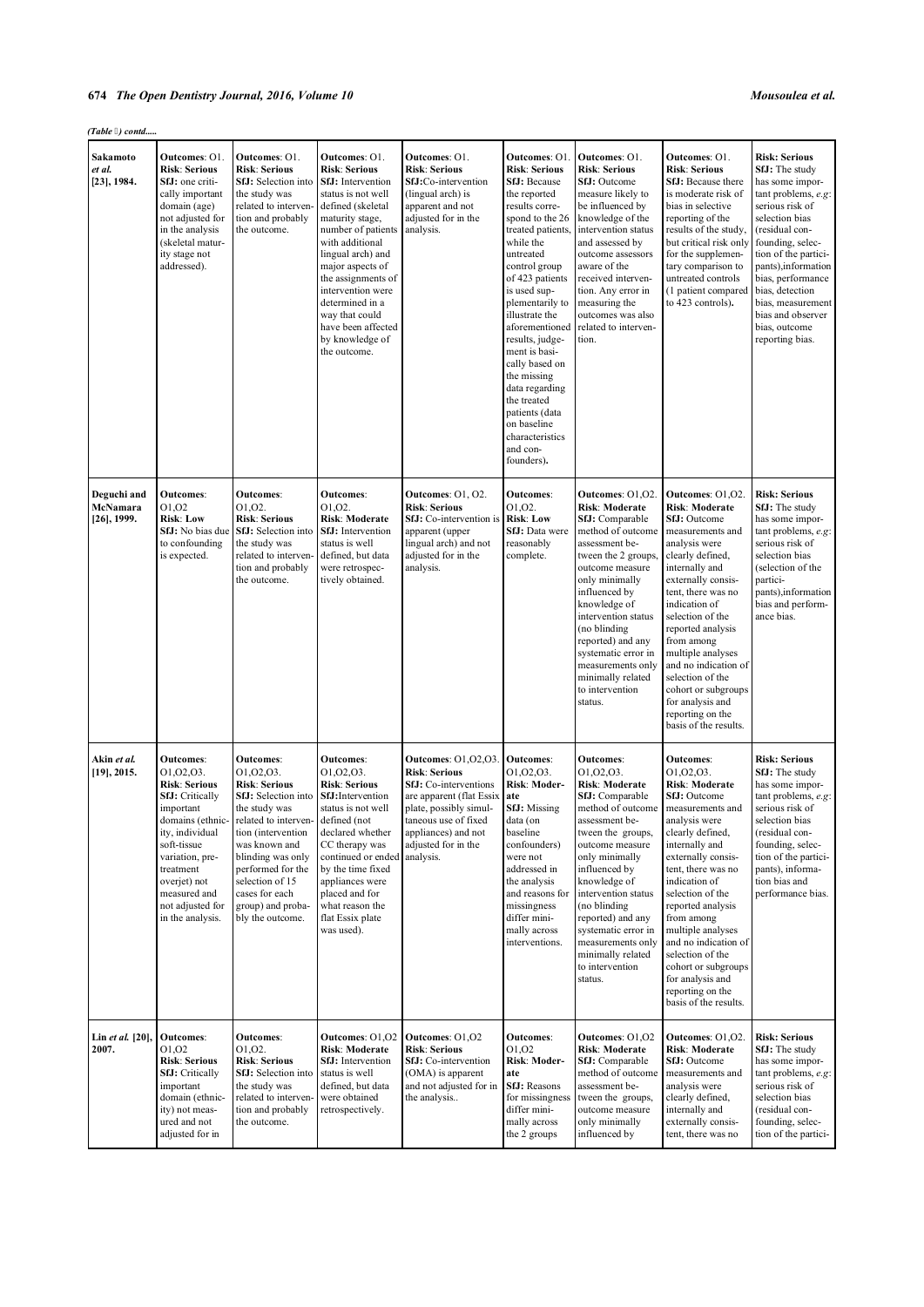*(Table ) contd.....*

|                                                    | the analysis.                                                                                                                                                                                                                                               |                                                                                                                                                            |                                                                                                                                                      |                                                                                                                                                                | and missing<br>data were not<br>addressed in<br>the analysis.                                                                                                                                                                                      | knowledge of<br>intervention status<br>(no blinding<br>reported) and any<br>systematic error in<br>measurements only<br>minimally related<br>to intervention<br>status.                                                                                                                                                                                   | indication of<br>selection of the<br>reported analysis<br>from among<br>multiple analyses<br>and no indication of<br>selection of the<br>cohort or subgroups<br>for analysis and<br>reporting on the<br>basis of the results.                                                                                                                                                                                                   | pants), perform-<br>ance bias.                                                                                                                                                                                           |
|----------------------------------------------------|-------------------------------------------------------------------------------------------------------------------------------------------------------------------------------------------------------------------------------------------------------------|------------------------------------------------------------------------------------------------------------------------------------------------------------|------------------------------------------------------------------------------------------------------------------------------------------------------|----------------------------------------------------------------------------------------------------------------------------------------------------------------|----------------------------------------------------------------------------------------------------------------------------------------------------------------------------------------------------------------------------------------------------|-----------------------------------------------------------------------------------------------------------------------------------------------------------------------------------------------------------------------------------------------------------------------------------------------------------------------------------------------------------|---------------------------------------------------------------------------------------------------------------------------------------------------------------------------------------------------------------------------------------------------------------------------------------------------------------------------------------------------------------------------------------------------------------------------------|--------------------------------------------------------------------------------------------------------------------------------------------------------------------------------------------------------------------------|
| Barrett et al.<br>$[21]$ , 2010.                   | Outcomes: O1,<br>02,03.<br><b>Risk: Serious</b><br><b>SfJ:</b> Critically<br>important<br>confounder<br>(Skeletal Class<br>of malocclusion)<br>not measured<br>and not adjusted<br>for in the<br>analysis.                                                  | <b>Outcomes:</b><br>01.02.03.<br><b>Risk: Serious</b><br>SfJ: Selection into<br>the study was<br>related to interven-<br>tion and probably<br>the outcome. | Outcomes: O1,<br>02,03.<br>Risk: Moderate<br><b>SfJ</b> : Intervention<br>status is well<br>defined, but data<br>were retrospec-<br>tively obtained. | Outcomes: O1,<br>02,03.<br><b>Risk: Serious</b><br>SfJ: Co-intervention is<br>apparent (QH) and not<br>adjusted for in the<br>analysis.                        | <b>Outcomes: O1</b><br>02.03.<br>Risk: Moder-<br>ate<br><b>SfJ: Reasons</b><br>for missingness<br>differ mini-<br>mally across<br>interventions<br>and missing<br>data (on<br>baseline<br>confounder)<br>were not<br>addressed in<br>the analysis. | Outcomes: O1,<br>02,03.<br>Risk: Moderate<br>SfJ: Comparable<br>method of outcome<br>assessment be-<br>tween the groups,<br>outcome measure<br>only minimally<br>influenced by<br>knowledge of<br>intervention status<br>(no blinding<br>reported) and any<br>systematic error in<br>measurements only<br>minimally related<br>to intervention<br>status. | <b>Outcomes:</b><br>01,02,03.<br><b>Risk: Moderate</b><br>SfJ: Outcome<br>measurements and<br>analysis were<br>clearly defined,<br>internally and<br>externally consis-<br>tent, there was no<br>indication of<br>selection of the<br>reported analysis<br>from among<br>multiple analyses<br>and no indication of<br>selection of the<br>cohort or subgroups<br>for analysis and<br>reporting on the<br>basis of the results.  | <b>Risk: Serious</b><br>SfJ: The study<br>has some impor-<br>tant problems, e.g:<br>serious risk of<br>selection bias<br>(residual con-<br>founding, selec-<br>tion of the partici-<br>pants) and<br>performance bias.   |
| Abu Alhaija<br>and<br>Richardson<br>$[24]$ , 1999. | Outcomes: O1,<br>02,03.<br><b>Risk: Serious</b><br><b>SfJ:</b> Critically<br>important<br>confounders<br>(ethnicity, age,<br>Skeletal Class of<br>malocclusion<br>and soft-tissue<br>variation) not<br>measured and<br>not adjusted for<br>in the analysis. | <b>Outcomes:</b><br>01,02,03.<br><b>Risk: Serious</b><br>SfJ: Selection into<br>the study was<br>related to interven-<br>tion and probably<br>the outcome. | Outcomes: O1,<br>02,03.<br>Risk: Moderate<br><b>SfJ</b> : Intervention<br>status is well<br>defined, but data<br>were obtained<br>retrospectively.   | Outcomes: O1.<br>02,03.<br><b>Risk: Serious</b><br>SfJ: Co-intervention is<br>apparent (URA) and<br>not adjusted for in the<br>analysis.                       | <b>Outcomes: O1</b><br>02,03.<br>Risk: Moder-<br>ate<br><b>SfJ:</b> Reasons<br>for missingness<br>differ mini-<br>mally across<br>the 2 groups<br>and missing<br>data (on<br>baseline<br>confounders)<br>were not<br>addressed in<br>the analysis. | Outcomes: O1,<br>02,03.<br>Risk: Moderate<br>SfJ: Comparable<br>method of outcome<br>assessment be-<br>tween the groups,<br>outcome measure<br>only minimally<br>influenced by<br>knowledge of<br>intervention status<br>(no blinding<br>reported) and any<br>systematic error in<br>measurements only<br>minimally related<br>to intervention<br>status. | Outcomes: O1,<br>02,03.<br><b>Risk: Moderate</b><br><b>SfJ:</b> Outcome<br>measurements and<br>analysis were<br>clearly defined,<br>internally and<br>externally consis-<br>tent, there was no<br>indication of<br>selection of the<br>reported analysis<br>from among<br>multiple analyses<br>and no indication of<br>selection of the<br>cohort or subgroups<br>for analysis and<br>reporting on the<br>basis of the results. | <b>Risk: Serious</b><br>SfJ: The study<br>has some impor-<br>tant problems, e.g:<br>serious risk of<br>selection bias<br>(residual con-<br>founding, selec-<br>tion of the partici-<br>pants) and per-<br>formance bias. |
| Abdelanby<br>and Nassar<br>$[22]$ , 2010.          | <b>Outcomes:</b><br>01,02<br><b>Risk: Serious</b><br><b>SfJ:</b> Critically<br>important<br>domain (ethnic-<br>ity) not meas-<br>ured and not<br>adjusted for in<br>the analysis.                                                                           | <b>Outcomes:</b><br>01,02.<br><b>Risk: Serious</b><br>SfJ: Selection into<br>the study was<br>related to interven-<br>tion and probably<br>the outcome.    | Outcomes: 01,02<br>Risk: Moderate<br><b>SfJ:</b> Intervention<br>status is well<br>defined but data<br>were retrospec-<br>tively obtained.           | Outcomes: 01,02<br><b>Risk: Serious</b><br>SfJ: Co-intervention is<br>apparent (utilization of<br>force magnitude) and<br>not adjusted for in the<br>analysis. | <b>Outcomes:</b><br>01,02<br>Risk: Moder-<br>ate<br><b>SfJ:</b> Reasons<br>for missingness<br>differ mini-<br>mally across<br>interventions<br>and missing<br>data (on<br>baseline<br>confounder)<br>were not<br>addressed in<br>the analysis.     | Outcomes: O1,02<br><b>Risk: Moderate</b><br>SfJ: Comparable<br>method of outcome<br>assessment be-<br>tween the groups,<br>outcome measure<br>only minimally<br>influenced by<br>knowledge of<br>intervention status<br>(no blinding<br>reported) and any<br>systematic error in<br>measurements only<br>minimally related<br>to intervention<br>status.  | Outcomes: O1, O2<br>Risk: Moderate<br>SfJ: Outcome<br>measurements and<br>analysis were<br>clearly defined,<br>internally and<br>externally consis-<br>tent, there was no<br>indication of<br>selection of the<br>reported analysis<br>from among<br>multiple analyses<br>and no indication of<br>selection of the<br>cohort or subgroups<br>for analysis and<br>reporting on the<br>basis of the results.                      | <b>Risk: Serious</b><br>SfJ: The study<br>has some impor-<br>tant problems, e.g:<br>serious risk of<br>selection bias<br>(residual con-<br>founding, selec-<br>tion of the partici-<br>pants) and per-<br>formance bias. |

<sup>a</sup> The cited references of the articles in the first column of the table correspond to the numbered references in the text. Y.o.P: indicates year of publication, O1: skeletal effects, O2: dentoalveolar energy and the text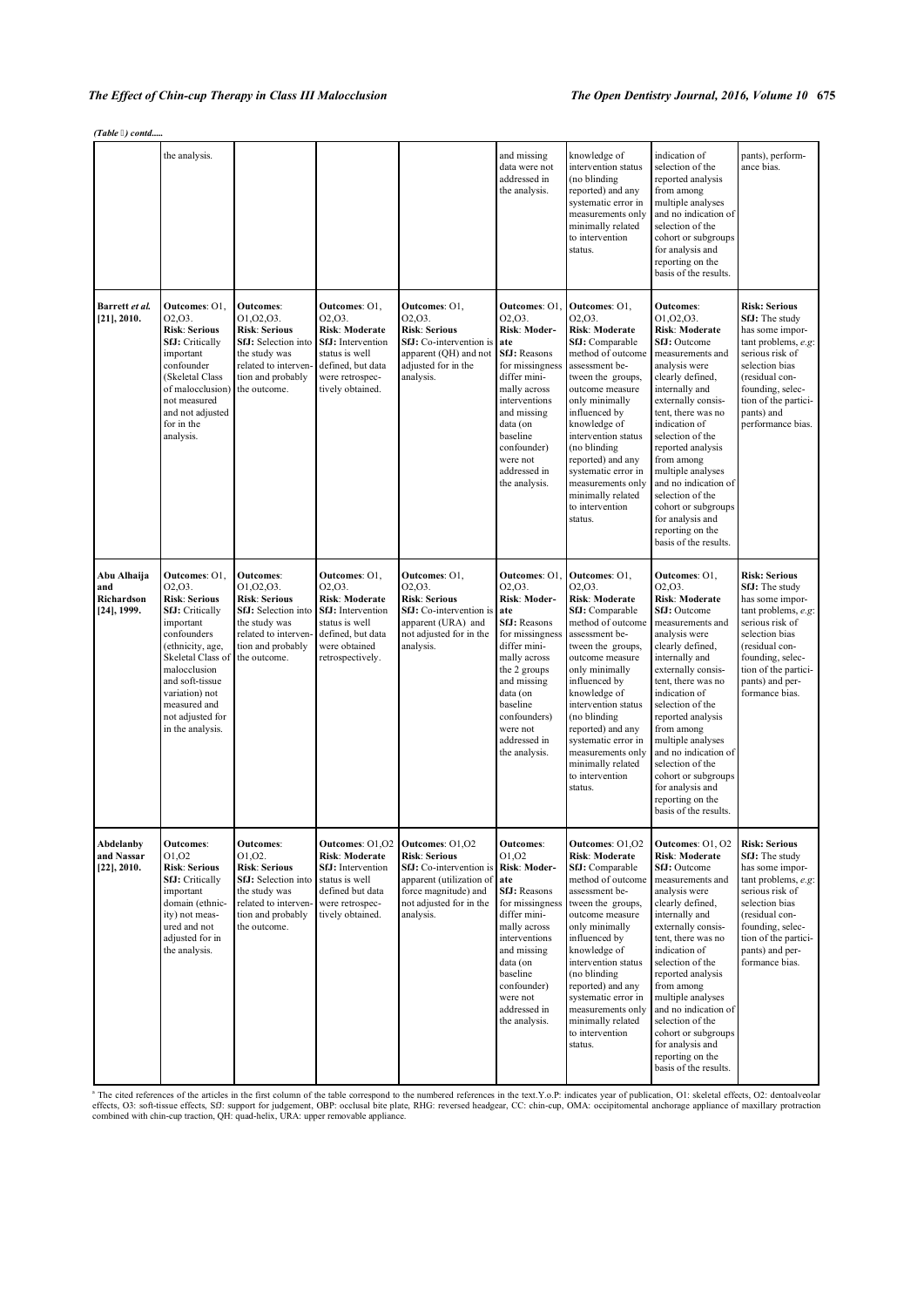Although this was not the first time that this issue has been addressed in the literature, researchers in previous systematic reviews did not investigate the long-term effects of chin-cup therapy [[2,](#page-14-6) [10](#page-14-9), [12](#page-14-10)], the soft tissue changes [[2](#page-14-6), [10,](#page-14-9) [12\]](#page-14-10) and the adolescence as a study growth period [\[10](#page-14-9)].

Our search strategy resulted in only CCTs, thirteen of retrospective [\[8](#page-14-7), [17](#page-14-14) - [28](#page-15-5)] and one of prospective design [[29\]](#page-15-7), with no RCT found. One possible reason is that RCTs are not common in orthodontics, since various parameters are required. These include patient/observer blinding to treatment and ethical matters regarding the control group whose decision of participation is negatively affected by receiving no treatment.

The final studies were cohort studies with weaknesses due to the serious risk of bias, as it is described in detail in Table **[4](#page--1-0)**. All the studies were found to have selection bias, as the selection of both participants and controls was related to the received intervention and likely to the outcomes.

Furthermore, the studies were judged to have a serious risk of bias concerning the outcomes' measurements when the knowledge of the received intervention by the assessors was likely to influence the outcomes in a way that it could cause statistically significant differences. Thus, three studies [\[8](#page-14-7), [23,](#page-15-1) [27](#page-15-6)] received that characterization, as the way that the outcome measure was conducted, was considered to have the potential to significantly affect the outcomes. The risk of bias was judged low, when blinding of outcome assessors was reported [\[25,](#page-15-3) [28\]](#page-15-5). These studies were considered comparable to a well-performed randomized trial with regard to this domain, according to the ACROBAT-NRSI [[13\]](#page-14-11). Consequently, studies pertaining to neither categories, were judged to have a moderate risk of bias [[17](#page-14-14) - [22](#page-15-0), [24,](#page-15-2) [26,](#page-15-4) [29\]](#page-15-7). Based on the ACROBAT-NRSI [\[13](#page-14-11)] in these studies the outcome measure was only minimally influenced by the awareness of the received intervention and any error in measuring the outcome was only minimally related to intervention status. The methods of outcome assessment were comparable across intervention groups both for the studies with a moderate and a low risk of bias.

Another weakness of the observational studies, both prospective and retrospective, is the presence of confounders. In the present systematic review, we considered confounders, all those factors that were possibly related to the chin-cup therapy and could cause significant changes in the results. Ethnicity was needed to be taken into account, as Class III malocclusion is more frequently seen in Asian populations  $[1, 7, 14 - 16]$  $[1, 7, 14 - 16]$  $[1, 7, 14 - 16]$  $[1, 7, 14 - 16]$  $[1, 7, 14 - 16]$  $[1, 7, 14 - 16]$  $[1, 7, 14 - 16]$  $[1, 7, 14 - 16]$  and consequently these patients may be more often treated with chin-cups. Moreover, patients of Asian ancestry may present different baseline characteristics, as well as a different growth pattern than other populations, thus significantly affecting the results. The age of the participants in relation to their skeletal maturity stage was also accounted for. This was mainly due the fact that the prepubertal patients may present different results from patients that are in the peak of their growth or later. Skeletal Class of malocclusion was considered a confounder when there was doubt on whether the treated and/or the control group had skeletal Class III malocclusion or when some controls had skeletal Class I. Soft-tissue individual variation in thickness and in tension was co-estimated, since it could affect the reported results regarding the soft-tissue changes, as it was highlighted by Arman *et al*.[[17\]](#page-14-14) and Alacrόn *et al*.[[28](#page-15-5)]. Finally, pre-treatment overjet was also considered a confounder.

In addition, co-interventions were addressed. More specifically, the use of additional appliances, such as a lingual arch to flare the maxillary incisors [\[23,](#page-15-1) [26\]](#page-15-4) or a quad-helix appliance [[21\]](#page-15-8) were considered critically important cointerventions that could significantly alter the outcomes. To illustrate this, in four studies [[17,](#page-14-14) [19](#page-14-17), [20,](#page-14-16) [24\]](#page-15-2) the declared proclination of the upper incisors [\[17](#page-14-14), [19](#page-14-17), [20](#page-14-16), [24](#page-15-2)] followed by forward movement of the soft-tissue point A [\[17](#page-14-14)] and the upper lip [[17,](#page-14-14) [19,](#page-14-17) [24\]](#page-15-2) was probably the result of an additional occlusal bite plate [\[17](#page-14-14), [19\]](#page-14-17), an upper removable appliance [\[24](#page-15-2)] and of the combination of maxillary protraction and chin-cup traction in an occipitomental anchorage appliance [\[20](#page-14-16)]. The significantly increased overjet [\[17,](#page-14-14) [19](#page-14-17) - [21](#page-15-8), [24](#page-15-2)] that was noted, was expected to be a result of the aforementioned additional appliances. However, it was also reported in studies where patients, treated solely with chincups, were contrasted to untreated controls [\[8,](#page-14-7) [28,](#page-15-5) [29\]](#page-15-7). One possible reason is the occlusal interferences in the transition of the occlusion from a one with underjet to one with overjet [[8\]](#page-14-7), that flare the upper incisors. It could also be the result of the significant retroclination of lower incisors caused by the chin-cup [\[8](#page-14-7), [22\]](#page-15-0). At last, utilization of force magnitude was considered a co-intervention as well, since significant reduction in ramus height was noted when lighter force in chin-cup traction was used [\[22](#page-15-0)].

Patients under chin-cup therapy showed an improved facial profile, merely induced by the backward and downward rotation of the mandible [\[17](#page-14-14) - [20](#page-14-16), [26,](#page-15-4) [28](#page-15-5)]. This was documented by a decrease in the SNB [\[17](#page-14-14) - [22\]](#page-15-0) and closure of the gonial angle [[20](#page-14-16), [23](#page-15-1), [25](#page-15-3), [26\]](#page-15-4). It was also correlated with an increase in the anterior facial height [[17](#page-14-14), [18](#page-14-15), [22](#page-15-0), [24](#page-15-2)]. In contrast, Wendell *et al*. [\[27\]](#page-15-6) recorded significant decreases in the anterior face height during chin-cup therapy in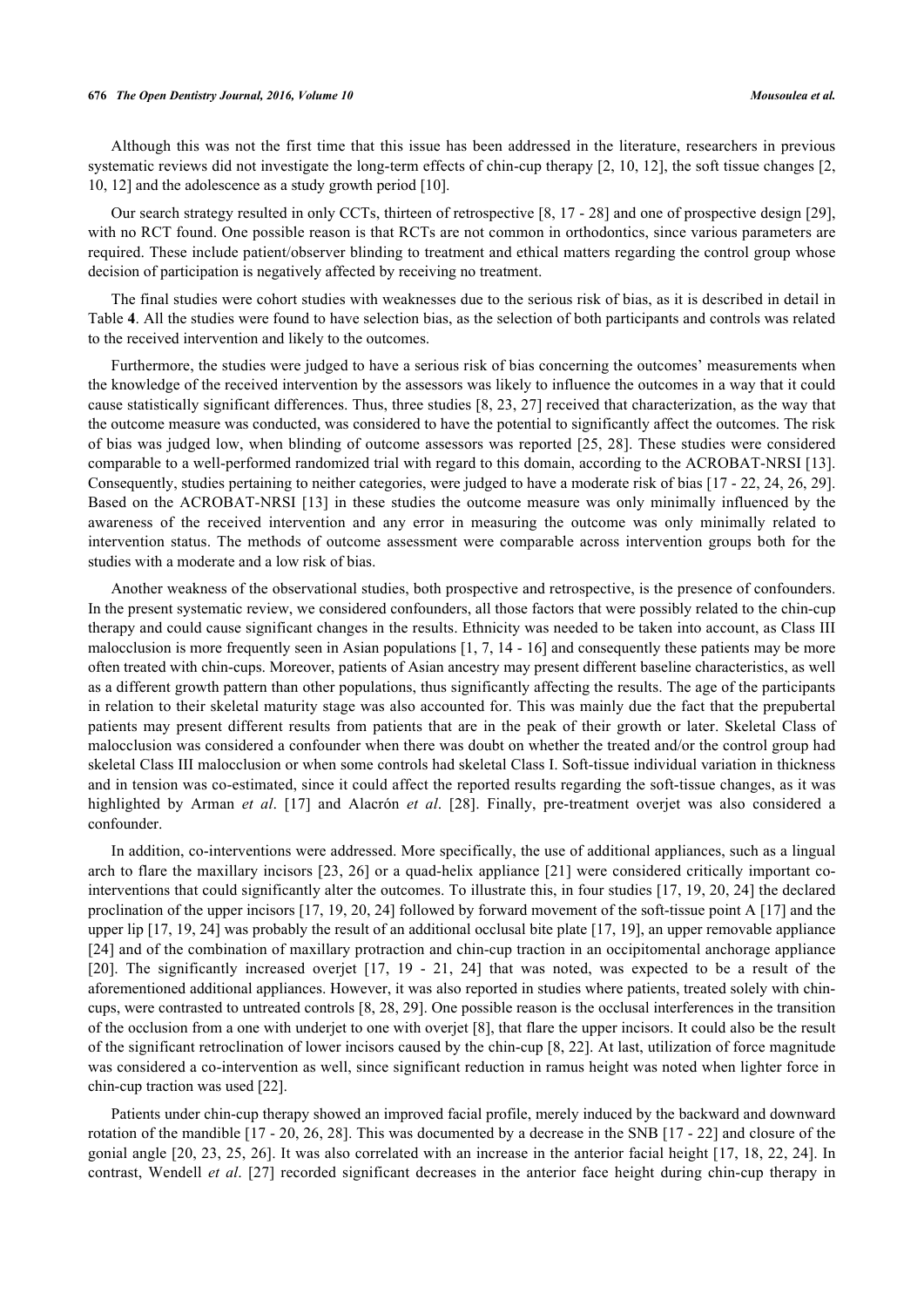comparison with untreated controls. This was attributed to the 43% decrease in the downward displacement of pogonion during treatment, which was not stable at the post-treatment observation, when it was increased by 60% [[27](#page-15-6)]. The backward and downward rotation of the mandible was correlated with an increase in the ANB angle as well [\[17](#page-14-14), [19](#page-14-17), [21](#page-15-8) - [23\]](#page-15-1). However, there is ambiguity in whether only the mandible or both the mandible and the maxilla are responsible for this.

Moreover, there is controversy among researchers regarding the retardation of the mandibular growth during chincup therapy. A significant reduction of the mandibular length (ramal, body and total length) was reported in five studies [\[22](#page-15-0), [23](#page-15-1), [26](#page-15-4) - [28](#page-15-5)] indicating an improvement in the skeletal profile of the treated patients. Most interesting were the findings of Wendell *et al*. [[27\]](#page-15-6), whose study presented a reduction in absolute mandibular length, which continued after the end of the active treatment. In contrast, the studies of Gökalp and Kurt [\[29](#page-15-7)] and Abu Alhaija and Richardson [\[24](#page-15-2)] showed significantly increased mandibular body[[24,](#page-15-2) [29\]](#page-15-7) and total mandibular length [\[24](#page-15-2)]. Gökalp and Kurt[[29](#page-15-7)] attributed these alterations in the forward bending of the condyle, as a result of bone deposition between the condylar head and neck during chin-cup therapy.

The aforementioned controversy led to further investigating attempts by researchers in order to elucidate the role of chin-cup therapy in the retardation of mandibular growth. Similar attempts were also made to assess the potential influence of chin-cup therapy in the appearance of Temporomandibular Joint Disorders (TMD). It has been speculated that internal derangement of the TMJ is likely to occur due to the direct application of the backward chin-cup's force on the mandibular condyle [\[7](#page-14-5)]. This was recently evaluated in a systematic review [[7](#page-14-5)] by Zurfluh *et al*. who, interestingly, concluded that despite the craniofacial adaptations induced by chin-cups in patients with Class III malocclusion, chincup therapy does not constitute a risk factor for the development of TMD, as the existence of insufficient or low-quality evidence in the literature do not allow clear statements regarding the influence of chin-cup treatment on the TMJ. Nevertheless, they related TMD with age and a stressful lifestyle that seem to differentiate the effects imposed on TMJ.

As for the soft-tissue effects, although confounding was evident, the documented results indicate a general softtissue profile improvement when the chin-cup is used in skeletal Class III patients. However, in the lack of studies that evaluate the long-term stability of the aforementioned changes, no definite conclusions can be reached.

In the basis of these manifestations, it is evident that the effects of chin-cup therapy both in the short-and especially in the long-term need further investigation and better substantiation with more high-quality evidence to draw reliable conclusions.

## **CONCLUSION**

In summary, the present systematic review shows that the chin-cup therapy can be considered for the short-term treatment of growing patients with Class III malocclusion. More specifically, the following are evident:

- The skeletal profile is improved, as it is confirmed by significant changes in measured variables, which indicate a downward and backward rotation of the mandible.
- Favorable dento-alveolar changes, such as a significant increase in overjet are also observed. However, data need to be carefully interpreted in the presence of co-interventions, such as additional appliances that could have an impact on the outcomes.
- The soft tissues show a general improvement in the facial profile, following the accompanying skeletal and dento-alveolar changes, but with uncertain long-term stability.

Nevertheless, existing limitations that do not permit a clear judgement need to be taken into account. The unclear role of chin-cup therapy in the retardation of mandibular growth, the need for further investigation of the long-term effectiveness and the general lack of high quality evidence suggest cautious interpretation of the reported findings and highlight the need for future research with more high-quality evidence-based clinical trials, in order to draw reliable conclusions.

## **CONFLICT OF INTEREST**

The authors confirm that this article content has no conflict of interest.

## **ACKNOWLEDGEMENTS**

Declared none.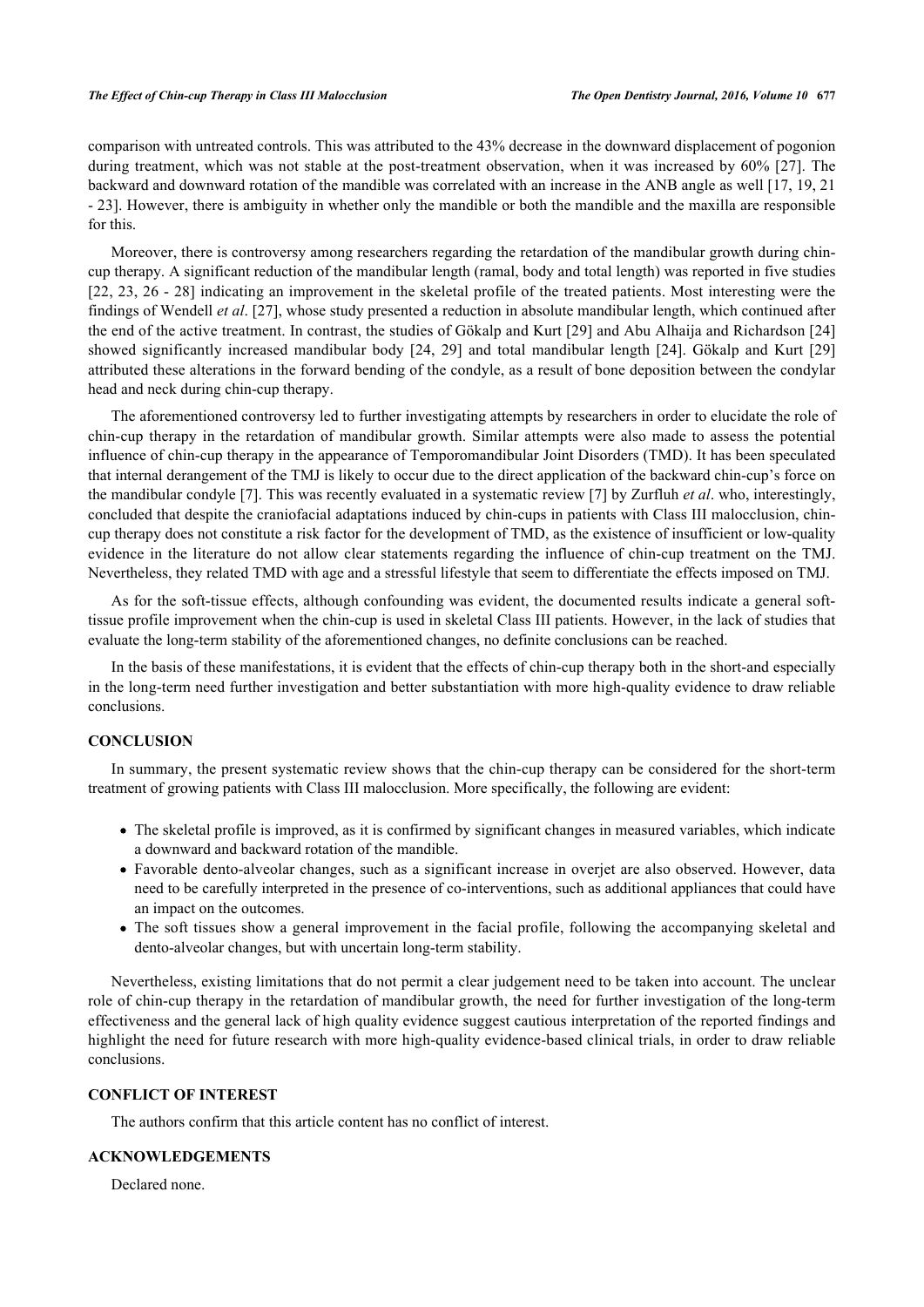## **REFERENCES**

- <span id="page-14-0"></span>[1] Toffol LD, Pavoni C, Baccetti T, Franchi L, Cozza P. Orthopedic treatment outcomes in Class III malocclusion. A systematic review. Angle Orthod 2008; 78(3): 561-73. [\[http://dx.doi.org/10.2319/030207-108.1](http://dx.doi.org/10.2319/030207-108.1)] [PMID: [18416617](http://www.ncbi.nlm.nih.gov/pubmed/18416617)]
- <span id="page-14-6"></span>[2] Liu ZP, Li CJ, Hu HK, Chen JW, Li F, Zou SJ. Efficacy of short-term chincup therapy for mandibular growth retardation in Class III malocclusion. Angle Orthod 2011; 81(1): 162-8. [\[http://dx.doi.org/10.2319/050510-244.1](http://dx.doi.org/10.2319/050510-244.1)] [PMID: [20936970](http://www.ncbi.nlm.nih.gov/pubmed/20936970)]
- <span id="page-14-1"></span>[3] Gelgör IE, Karaman AI. Non-surgical treatment of Class III malocclusion in adults: two case reports. J Orthod 2005; 32(2): 89-97. [\[http://dx.doi.org/10.1179/146531205225020952\]](http://dx.doi.org/10.1179/146531205225020952) [PMID: [15994982](http://www.ncbi.nlm.nih.gov/pubmed/15994982)]
- <span id="page-14-2"></span>[4] Karakıs D, Kaymak D, Dogan A. The evaluation of maximum bite force in the occlusal rehabilitation of patient with Angle Class III malocclusion: a case report. J Adv Prosthodont 2013; 5(3): 364-8. [\[http://dx.doi.org/10.4047/jap.2013.5.3.364\]](http://dx.doi.org/10.4047/jap.2013.5.3.364) [PMID: [24049580](http://www.ncbi.nlm.nih.gov/pubmed/24049580)]
- <span id="page-14-3"></span>[5] Hardy DK, Cubas YP, Orellana MF. Prevalence of angle class III malocclusion: a systematic review and meta- analysis. Open J Epidemiol 2012; 2: 75-82. [\[http://dx.doi.org/10.4236/ojepi.2012.24012\]](http://dx.doi.org/10.4236/ojepi.2012.24012)
- <span id="page-14-4"></span>[6] Soh J, Sandham A, Chan YH. Occlusal status in Asian male adults: prevalence and ethnic variation. Angle Orthod 2005; 75(5): 814-20. [PMID: [16279828\]](http://www.ncbi.nlm.nih.gov/pubmed/16279828)
- <span id="page-14-5"></span>[7] Zurfluh MA, Kloukos D, Patcas R, Eliades T. Effect of chin-cup treatment on the temporomandibular joint: a systematic review. Eur J Orthod 2015; 37(3): 314-24. [\[http://dx.doi.org/10.1093/ejo/cju048\]](http://dx.doi.org/10.1093/ejo/cju048) [PMID: [25179261](http://www.ncbi.nlm.nih.gov/pubmed/25179261)]
- <span id="page-14-7"></span>[8] Ritucci R, Nanda R. The effect of chin cup therapy on the growth and development of the cranial base and midface. Am J Orthod Dentofacial Orthop 1986; 90(6): 475-83. [\[http://dx.doi.org/10.1016/0889-5406\(86\)90107-1](http://dx.doi.org/10.1016/0889-5406(86)90107-1)] [PMID: [3466528](http://www.ncbi.nlm.nih.gov/pubmed/3466528)]
- [9] Sugawara J. Clinical practice guidelines for developing Class III malocclusion. In: Nanda R, Ed. Biomechanics and Esthetic Strategies in Clinical Orthodontics. US: Saunders 2005; pp. 211-63. [\[http://dx.doi.org/10.1016/B978-0-7216-0196-0.50016-3](http://dx.doi.org/10.1016/B978-0-7216-0196-0.50016-3)]
- <span id="page-14-9"></span>[10] Chatzoudi MI, Ioannidou-Marathiotou I, Papadopoulos MA. Clinical effectiveness of chin cup treatment for the management of Class III malocclusion in pre-pubertal patients: a systematic review and meta-analysis. Prog Orthod 2014; 15: 62. [\[http://dx.doi.org/10.1186/s40510-014-0062-9\]](http://dx.doi.org/10.1186/s40510-014-0062-9) [PMID: [25679781](http://www.ncbi.nlm.nih.gov/pubmed/25679781)]
- <span id="page-14-8"></span>[11] De Clerck HJ, Proffit WR. Growth modification of the face: A current perspective with emphasis on Class III treatment. Am J Orthod Dentofacial Orthop 2015; 148(1): 37-46. [\[http://dx.doi.org/10.1016/j.ajodo.2015.04.017\]](http://dx.doi.org/10.1016/j.ajodo.2015.04.017) [PMID: [26124026](http://www.ncbi.nlm.nih.gov/pubmed/26124026)]
- <span id="page-14-10"></span>[12] Watkinson S, Harrison JE, Furness S, Worthington HV. Orthodontic treatment for prominent lower front teeth (Class III malocclusion) in children. Cochrane Database Syst Rev 2013; 9(9): CD003451. [\[http://dx.doi.org/10.1002/14651858.CD003451.pub2\]](http://dx.doi.org/10.1002/14651858.CD003451.pub2) [PMID: [24085611](http://www.ncbi.nlm.nih.gov/pubmed/24085611)]
- <span id="page-14-11"></span>[13] Sterne JAC, Higgins JPT, Reeves BC, *et al.* On behalf of the development group for ACROBAT-NRSI. A Cochrane Risk of Bias Assessment Tool for Non-randomized Studies of Interventions (ACROBAT- NRSI), Version 1.0.0, 2014 September 24; [accessed 2015 November 27] Available from: <http://www.riskofbias.info>
- <span id="page-14-12"></span>[14] Miyajima K, McNamara JA Jr, Sana M, Murata S. An estimation of craniofacial growth in the untreated Class III female with anterior crossbite. Am J Orthod Dentofacial Orthop 1997; 112(4): 425-34. [\[http://dx.doi.org/10.1016/S0889-5406\(97\)70051-9\]](http://dx.doi.org/10.1016/S0889-5406(97)70051-9) [PMID: [9345155](http://www.ncbi.nlm.nih.gov/pubmed/9345155)]
- [15] Kim JH, Viana MA, Graber TM, Omerza FF, BeGole EA. The effectiveness of protraction face mask therapy: a meta-analysis. Am J Orthod Dentofacial Orthop 1999; 115(6): 675-85. [\[http://dx.doi.org/10.1016/S0889-5406\(99\)70294-5\]](http://dx.doi.org/10.1016/S0889-5406(99)70294-5) [PMID: [10358251](http://www.ncbi.nlm.nih.gov/pubmed/10358251)]
- <span id="page-14-13"></span>[16] Ngan P. Early treatment of Class III malocclusion. Semin Orthod 2005; 11: 140-5. [\[http://dx.doi.org/10.1053/j.sodo.2005.04.007](http://dx.doi.org/10.1053/j.sodo.2005.04.007)]
- <span id="page-14-14"></span>[17] Arman A, Toygar TU, Abuhijleh E. Profile changes associated with different orthopedic treatment approaches in Class III malocclusions. Angle Orthod 2004; 74(6): 733-40. [PMID: [15673133\]](http://www.ncbi.nlm.nih.gov/pubmed/15673133)
- <span id="page-14-15"></span>[18] Tuncer BB, Kaygisiz E, Tuncer C, Yüksel S. Pharyngeal airway dimensions after chin cup treatment in Class III malocclusion subjects. J Oral Rehabil 2009; 36(2): 110-7.
- [\[http://dx.doi.org/10.1111/j.1365-2842.2008.01910.x\]](http://dx.doi.org/10.1111/j.1365-2842.2008.01910.x) [PMID: [19522895](http://www.ncbi.nlm.nih.gov/pubmed/19522895)]
- <span id="page-14-17"></span>[19] Akin M, Ucar FI, Chousein C, Sari Z. Effects of chincup or facemask therapies on the orofacial airway and hyoid position in Class III subjects. J Orofac Orthop 2015; 76(6): 520-30. [\[http://dx.doi.org/10.1007/s00056-015-0315-3\]](http://dx.doi.org/10.1007/s00056-015-0315-3) [PMID: [26446505](http://www.ncbi.nlm.nih.gov/pubmed/26446505)]
- <span id="page-14-16"></span>[20] Lin HC, Chang HP, Chang HF. Treatment effects of occipitomental anchorage appliance of maxillary protraction combined with chincup traction in children with Class III malocclusion. J Formos Med Assoc 2007; 106(5): 380-91.